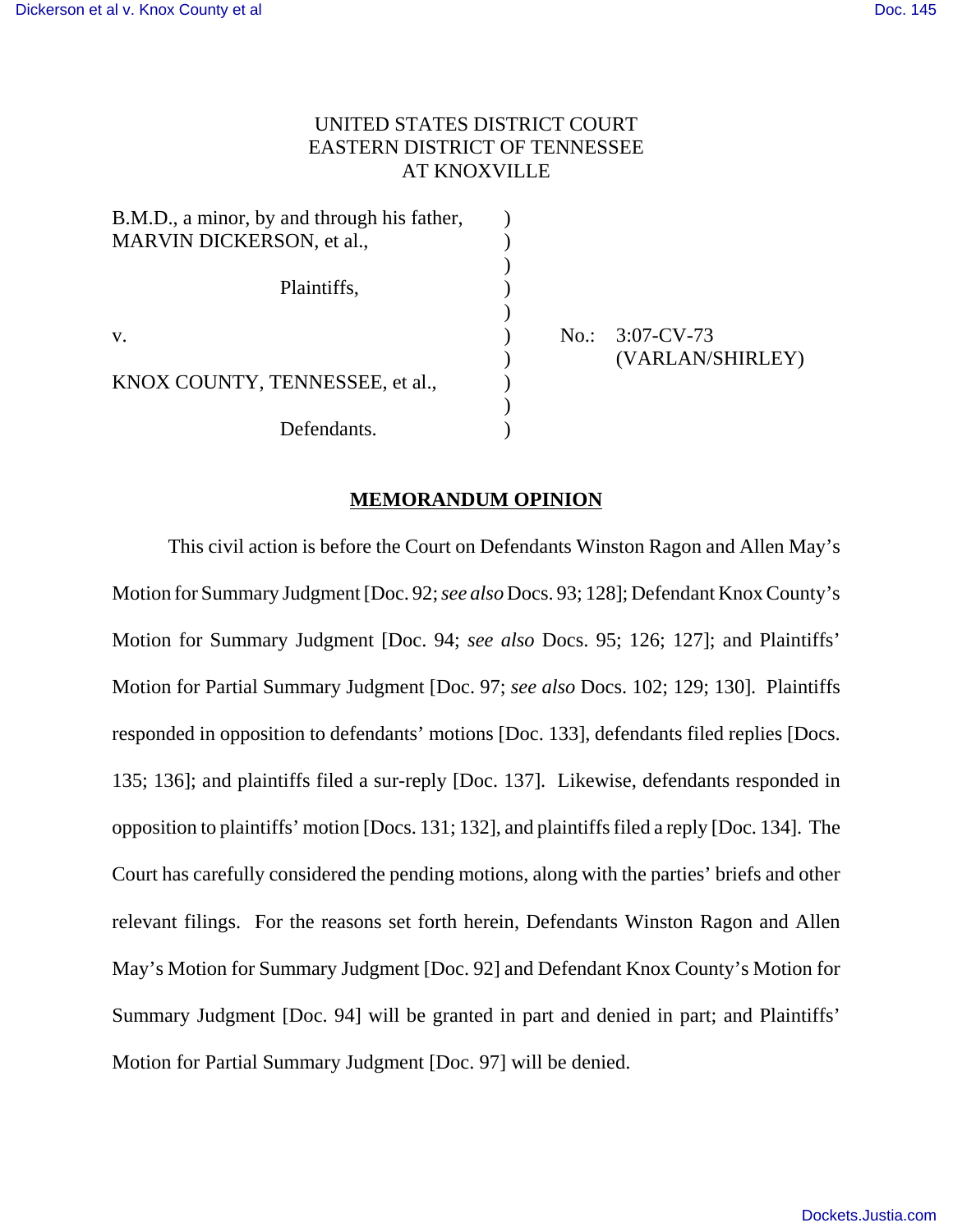## **I. Relevant Facts**

Plaintiff B.M.D., Dale L., Justin J., and Justin F. were high school students at Farragut High School at all times relevant to this case. In early 2006, Dale L. gave Justin J. and Justin F. some counterfeit ten dollar bills that he made at home with a scanner. Justin F. used one of the counterfeit bills at the Farragut High School cafeteria in early February 2006. On February 2, 2006, when Sandra Harper, the cafeteria manager at Farragut High School, brought a deposit to First Tennessee Bank on Campbell Station Road, Brandi McClean, a teller at the bank, received the deposit and discovered the counterfeit ten dollar bill. Ms. Harper told Ms. McClean that she did not know the origin of the bill, and Ms. McClean memorialized this in a report for the Secret Service.

Mr. Babula Nayee is the owner of the Sugu Food Mart at 2010 North Broadway in Knoxville, Tennessee. On or before February 6, 2006, someone used a counterfeit ten dollar bill with the same serial number as the one used at Farragut High School at the Sugu Food Mart. Mr. Nayee did not realize the bill was counterfeit at the time he received it and the store's security cameras were not operational at the time it was passed.

Justin J. passed two of the counterfeit bills to two different students. One of those students was Bryan C. The other was plaintiff B.M.D. Justin J. passed the bill to B.M.D. by asking a group of students if anyone had change for a ten dollar bill. B.M.D. responded that he did and he gave Justin J. two authentic five dollar bills in exchange for the counterfeit ten dollar bill. B.M.D. did not know the ten dollar bill Justin J. gave him was counterfeit at that time.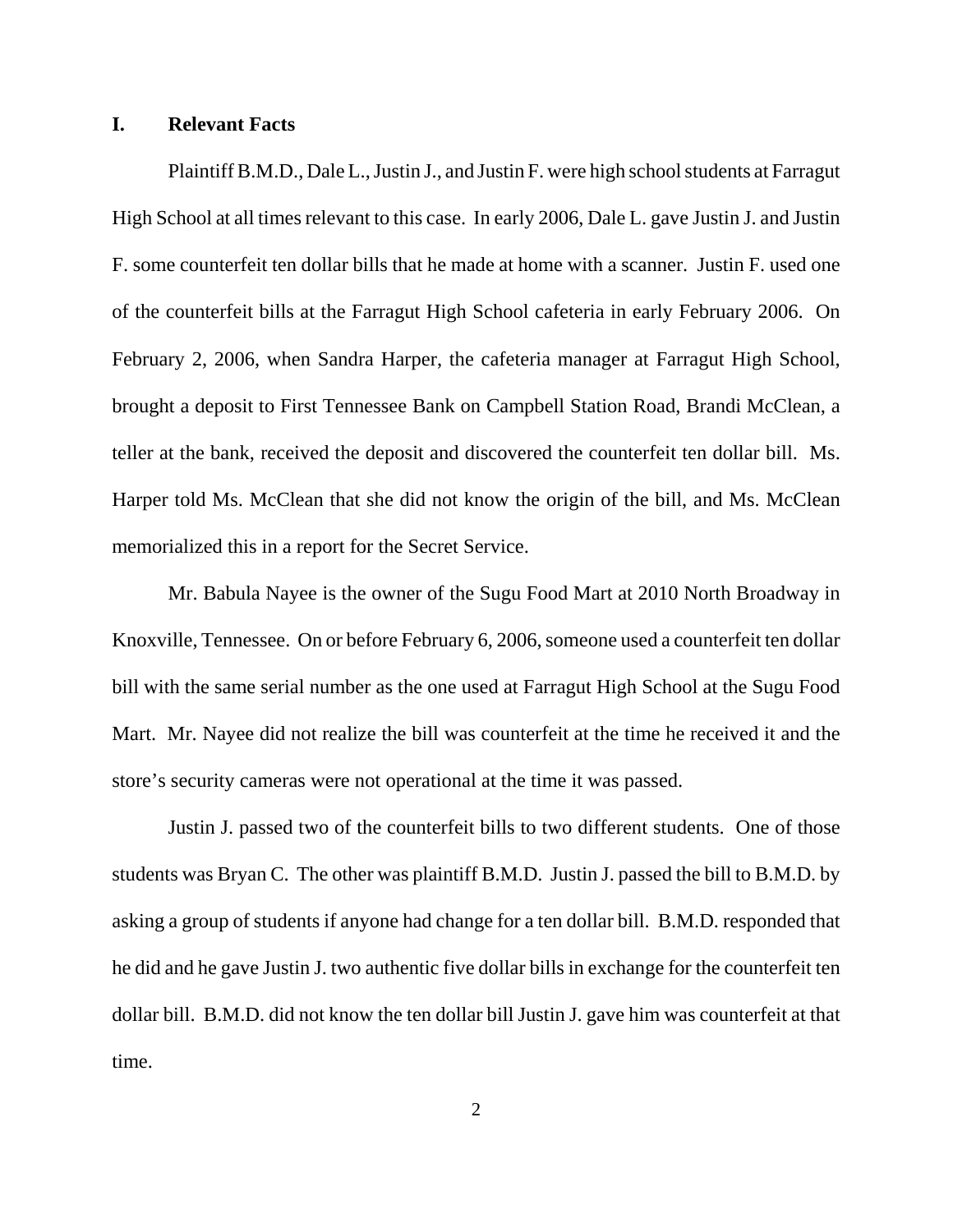On February 28, 2006, B.M.D. used the counterfeit ten dollar bill to pay for his lunch in the Farragut High School cafeteria. Cynthia Stevens, the cashier who took the bill, marked it with a counterfeit pen and it "turned out to have a black dot," revealing that it was counterfeit. Ms. Stevens used the counterfeit pen on the bill B.M.D. gave her because, after the first counterfeit bill was passed, cafeteria workers followed a procedure of randomly marking every fifth ten dollar bill. She did not suspect that this bill in particular was counterfeit from its appearance prior to using the pen. Ms. Stevens then took B.M.D. to her manager, Sandra Harper. Ms. Harper questioned B.M.D. about the bill.

B.M.D. was next questioned by Dwayne Simmons, an assistant principal. B.M.D. told Mr. Simmons that he did not know that the bill was counterfeit and, at that time, he was not sure where he had obtained the bill. B.M.D. told the cafeteria staff and Assistant Principal Simmons that he could have gotten the bill from several different sources in the course of receiving and spending money in the days leading up to his use of the bill in the cafeteria, to include perhaps his mother, a store, a friend, or the bank. After B.M.D. provided this information, he was allowed to eat lunch. While eating lunch, he remembered the exchange with Justin J. and that Justin J. had given him a ten dollar bill. B.M.D. questioned Justin J. later in the day about whether Justin J. knew that the bill was counterfeit. Justin J. denied knowing that it was counterfeit and stated that he received the bill from a friend.

Ms. Harper took the counterfeit bill to First Tennessee Bank with the day's deposit on February 28, 2006. She turned over the counterfeit bill to the bank because she felt that it was her job to do so. Teller Brandi McClean prepared a counterfeit note report for the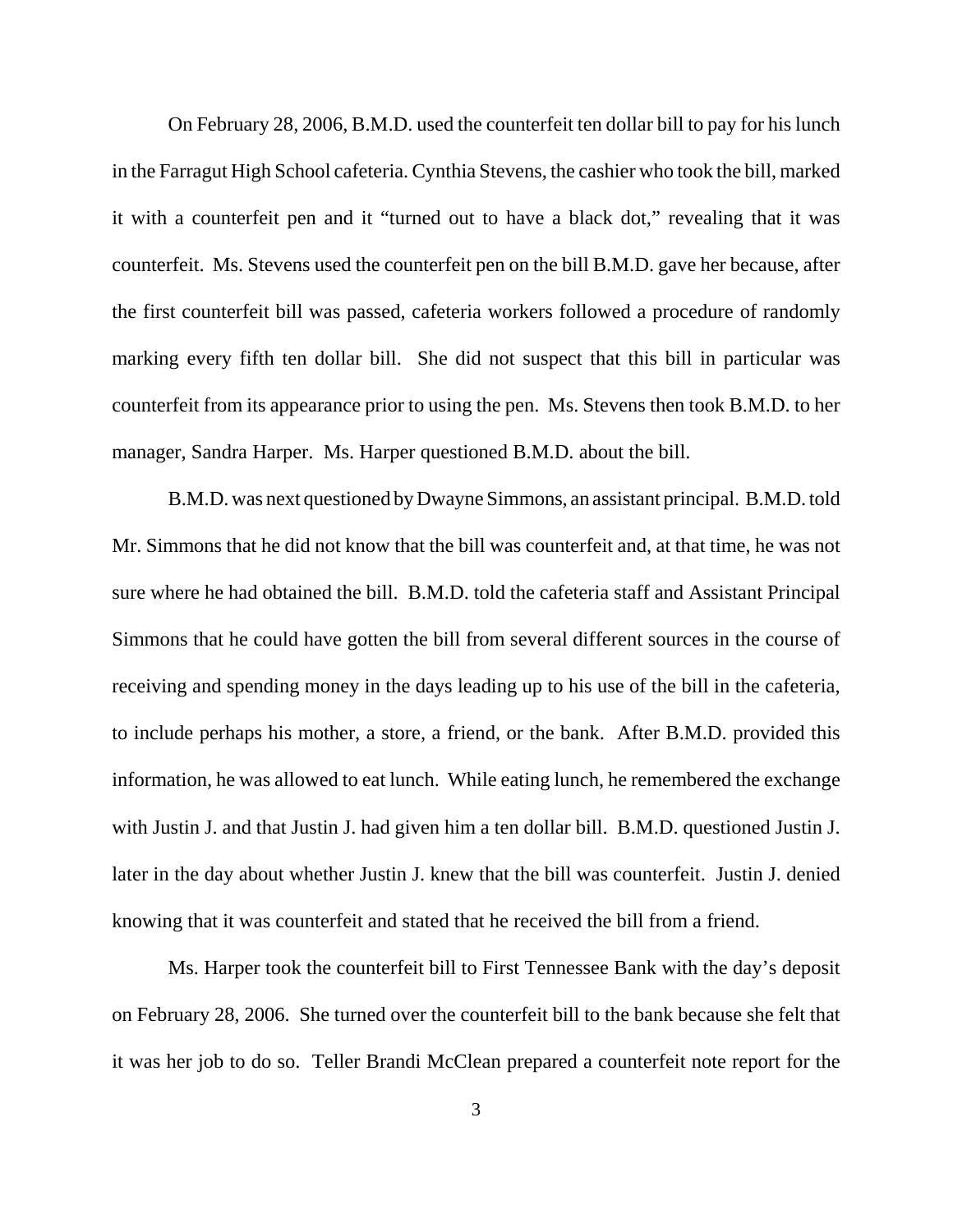Secret Service. The next day, March 1, 2006, B.M.D. reimbursed the school cafeteria for his lunch.

Greg Pinkerton, Knox County School Security Officer, spoke to Ms. Harper regarding the incident. On March 2, 2006, Mr. Pinkerton contacted the Knox County Sheriff's Office due to the potential violation of the law that could not be handled at the school level. Defendant Winston Ragon, a deputy with the Knox County Sheriff's Department, responded to the call. Mr. Pinkston made defendant Ragon aware of the fact that two counterfeit bills had been passed at the F.H.S. cafeteria, and that he was turning the matter over to defendant Ragon.

Defendant Ragon went to Farragut High School to investigate the incident. He stated that spoke to both Ms. Stevens and Ms. Harper about the incident. However, Ms. Stevens stated that she was never interviewed by defendant Ragon. Ms. Harper stated that she spoke to defendant Ragon briefly about the incident but she did not remember identifying B.M.D. as the student who passed the note on February 28, 2006 and she specifically told defendant Ragon that she did not have any idea who passed the counterfeit note on February 2, 2006.

Defendant Ragon also spoke with Ms. McClean, the bank teller, and he obtained the bank's paperwork regarding the counterfeit notes. He then told a principal that he would like to speak to B.M.D. the next day. However, when he arrived at the school the next day, he was informed that B.M.D. had called in sick and was not at school.

On Friday, March 3, 2006, defendant Ragon went to the office of Secret Service Special Agent Brian Northcutt. Defendant Ragon obtained two bills from Agent Northcutt;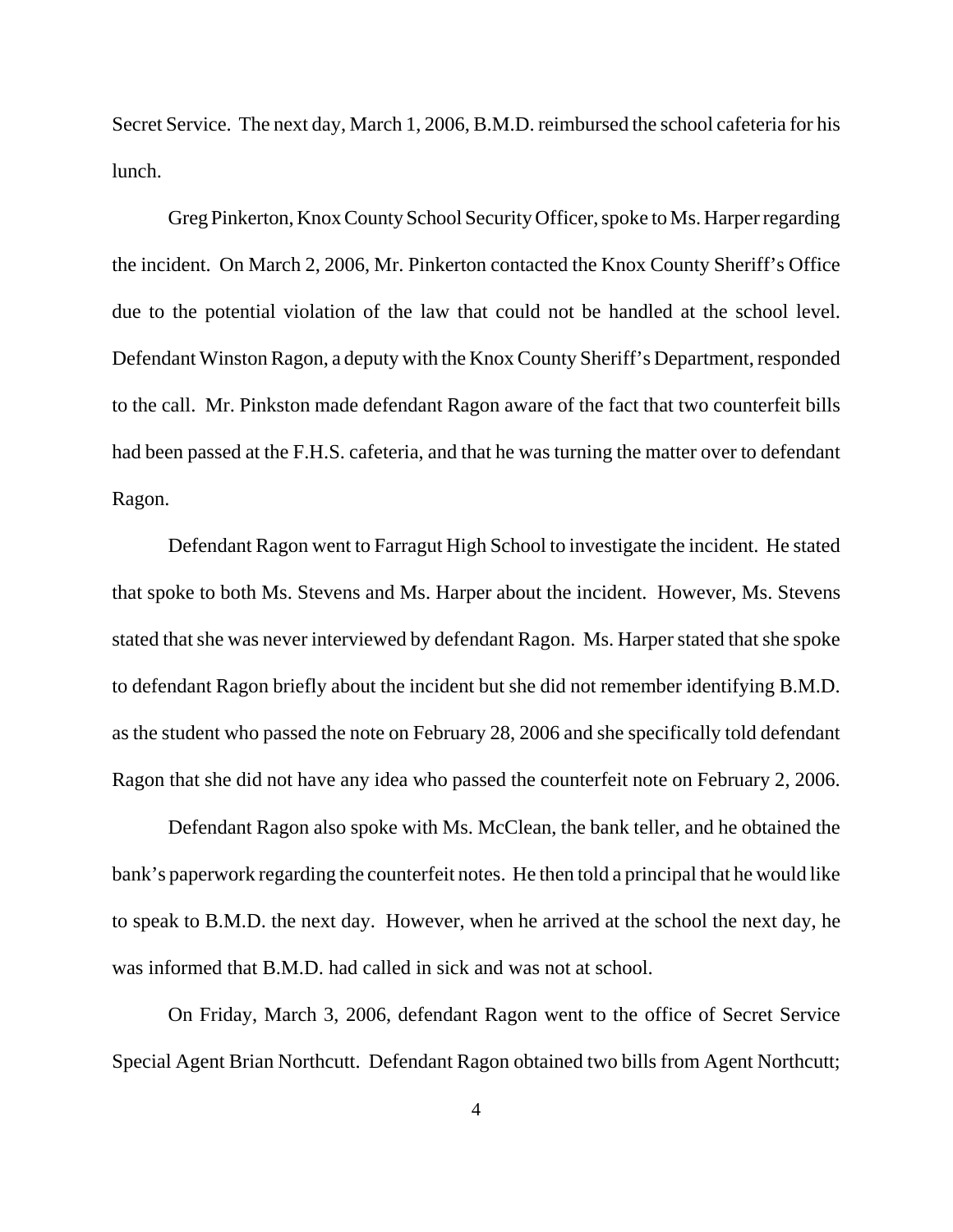one that was passed at Farragut High School on February 2, 2006, and one that was passed at the Sugu Food Mart on February 6, 2006. Defendant Ragon returned to Agent Northcutt's office on March 6, 2006 and obtained the bill B.M.D. passed in the cafeteria on February 28, 2006. All of the counterfeit bills had the same serial number.

On the next school day, March 6, 2006, B.M.D. was called to the principal's office by Principal Michael Floyd Reynolds. Principal Reynolds and Assistant Principal Mike Carroll questioned B.M.D. about the counterfeit bill and asked him to write out a statement. In his statement, B.M.D. wrote that he received the bill from another student. The principals also questioned Justin J. and Justin J. confirmed that he gave B.M.D. a counterfeit ten dollar bill in exchange for two fives. Assistant Principal Bill New made a notation on the bottom of B.M.D.'s written statement regarding Justin J.'s confirmation.

Principal Reynolds called defendant Ragon to come into his office. By the time defendant Ragon arrived, B.M.D. who was there with his mother, had already made his written statement. Principal Reynolds provided B.M.D.'s statement to defendant Ragon as soon as he arrived. Defendant Ragon questioned B.M.D. and then informed him and his mother that because he had been called to the school, he was required to prepare a report and forward it to the Attorney General's office and that the Attorney General's office would make a determination about whether to file charges.

Defendant Ragon prepared a written report of his investigation. The initial portion of his report, dated March 2, 2006, states in part,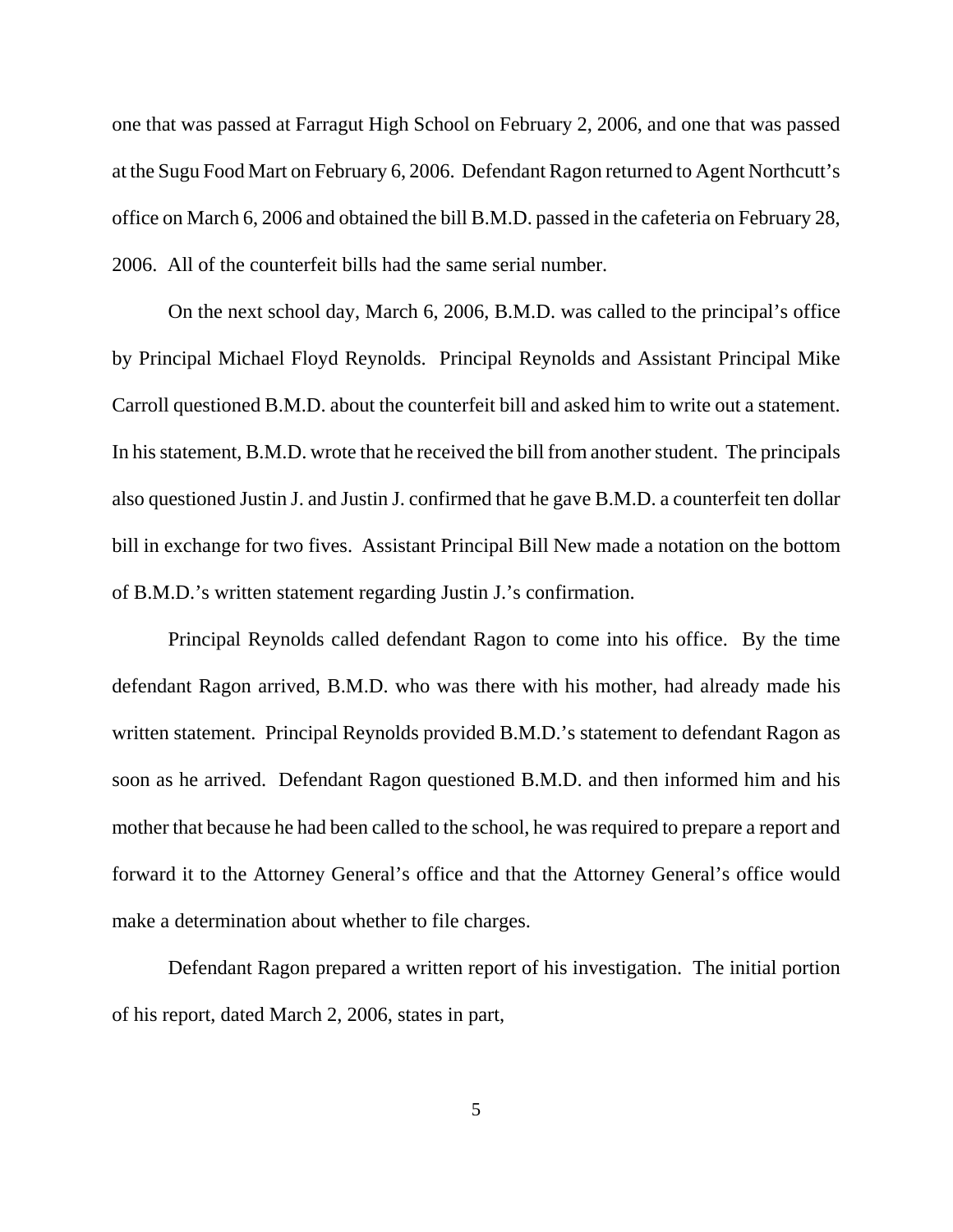[T]he cafeteria manager and the cashier (Harper & Stevens) advised they had received two (2) counterfeit bills from the same F.H.S. student [B.M.D.]. He had presented one on 02-02-06; and the other on 02-28-06. When questioned by Harper, [B.M.D.] first claimed to have received them from a bank; then from his mother; then from an unknown store."

[Doc. 101-5.] Defendant Ragon supplemented his report on March 6, 2006, to reflect his

meeting with B.M.D. In regard to B.M.D.'s statements, the report states,

[B.M.D.] admitted he had attempted to use one of the bills in the school cafeteria on 02-28-06; but he denied that he knew it was counterfeit. He also denied using another one in the cafeteria on 02-02-06; or presenting one at the Sugu Food Mart on 02-06- 06. [B.M.D.] stated the only counterfeit bill he possessed was one he had received from another student when he had exchanged 2 five-dollar bills for the \$10.00 bill.

[*Id.*]

Defendant Ragon forwarded his report, its supplements, B.M.D.'s written statement, and other information gathered during the investigation to defendant Alan May, the liaison officer with the Sheriff's Department assigned to Juvenile Court. There is some dispute between the parties over what happened next in the process of obtaining a Juvenile Petition, the charging document used in regard to juveniles, in regard to B.M.D.'s case.

Defendants state that it is defendant May's role to collect, log, and forward the investigation report to the Attorney General's Office. Defendants state that the Attorney General's Office then decides whether an individual juvenile is to be charged with a violation of law. Assistant Attorney General Debra Malone confirmed that the decision to bring a petition is made by her office and the officers with the Knox County Sheriff's Department do not have any choice whether the petition is issued or not. Malone Dep. 28-29, Nov. 28, 2007. According to defendants, if the Attorney General's office decides to go forward and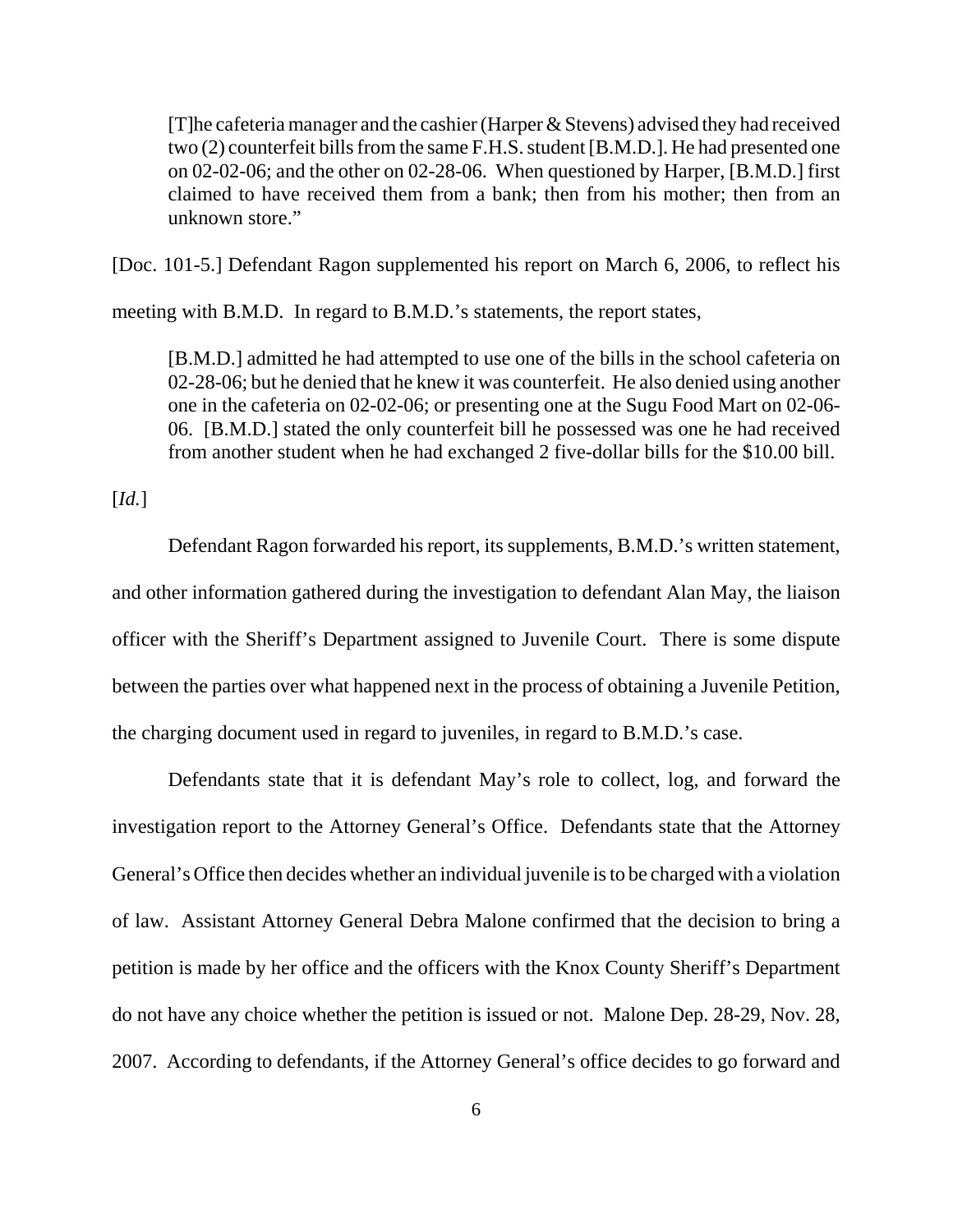institute a charge, Juvenile Court intake workers prepare a Juvenile Petition. The Juvenile Petition is then presented to defendant May for his signature. Defendants assert that this process was followed as to B.M.D., and after the Attorney General's office decided to prosecute B.M.D., Juvenile Court intake workers prepared the petition.

Plaintiffs state that the decision to charge B.M.D. was not subject to advance approval by the District Attorney General's Office. Plaintiffs state that as of February and March 2006, juvenile delinquency petitions in which the alleged criminal conduct occurred on school grounds were not approved by the District Attorney General's Office in advance. Assistant District Attorney Mary Ward stated that when alleged criminal conduct occurred on school grounds, normally someone from the school would come in a meet with someone in intake and her office would not be involved with the decision about a petition. Ward Dep. 11-12, May 14, 2008. Plaintiffs state that an offense report that is approved for charging and prosecution by the District Attorney General's Office will contain the initials of the approving prosecutor but the report relating to B.M.D. does not contain any approving initials.

Both parties agree that defendant May signed a Juvenile Petition on March 22, 2006, which states,

Your petitioner, Knox County Sheriff's Office respectfully represents to the Court on information and belief that [B.M.D.], a child now within Knox County and 16 years of age, is delinquent by T.C.A. 39-14-115 Criminal simulation within the meaning of the law of the State of Tennessee in that said child within Knox County, Tennessee, on or about February 2, 2006 and 2-28-06 did pass 2 counterfiet [sic] \$10 dollar bills in the Cafteria [sic] at Farragut High School.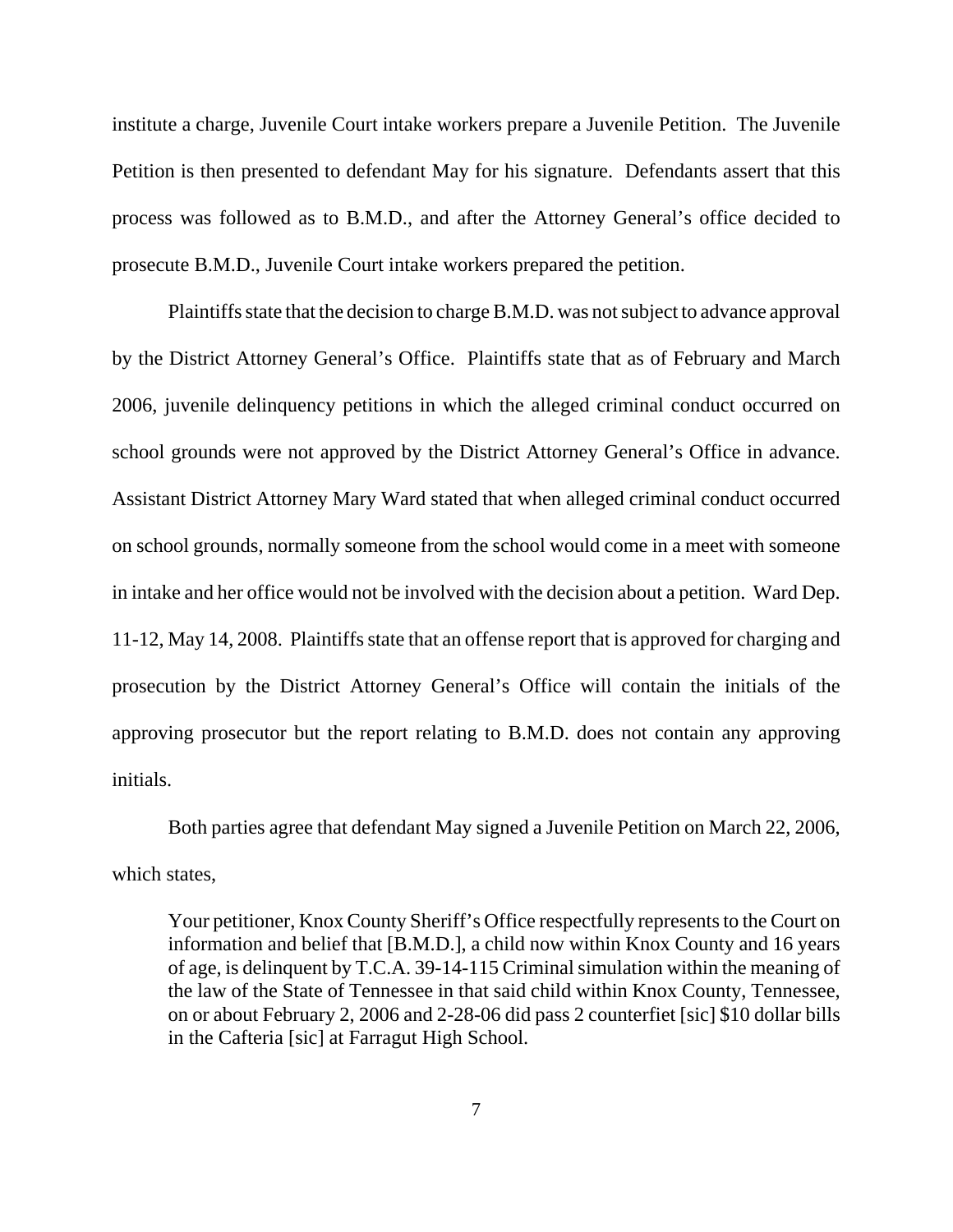[Doc. 101-6.] Defendant May states that it is not his job to review Juvenile Petitions for accuracy. However, Assistant District Attorney Debra Malone stated that it was defendant May's responsibility to review the petition for accuracy before swearing under other that it was accurate. Additionally, defendant May's signature is notarized with a statement that he "makes oath that the statements herein are true, to the best of his/her knowledge and belief." [*Id.*]

After defendant May signed the petition, he informed defendant Ragon that it was on file. Defendant Ragon stated that after he learned a Juvenile Petition was on file, it was his duty to serve the petition by taking B.M.D. into custody. Defendant May disagreed slightly, stating that sometimes when felonies are charged, parents are allowed to bring their minors down for booking. Knox County Juvenile Court probation officer, Amanda Latham, stated that defendant May told her he was going to call B.M.D.'s mother and tell her that B.M.D. needed to come in to be booked.

On March 31, 2006, defendant Ragon called Farragut High School and informed the principals that he would be coming to the school to take B.M.D. into custody. School staff brought B.M.D. to the principal's office. Defendant Ragon arrived at the office, handcuffed B.M.D., and took B.M.D. to his squad car. Defendant Ragon drove B.M.D. to the Knox County Juvenile Detention Center, where he was fingerprinted, photographed, subjected to a urine test, and placed in a holding cell. A few hours later, Victoria Dickerson, B.M.D.'s mother, posted bail.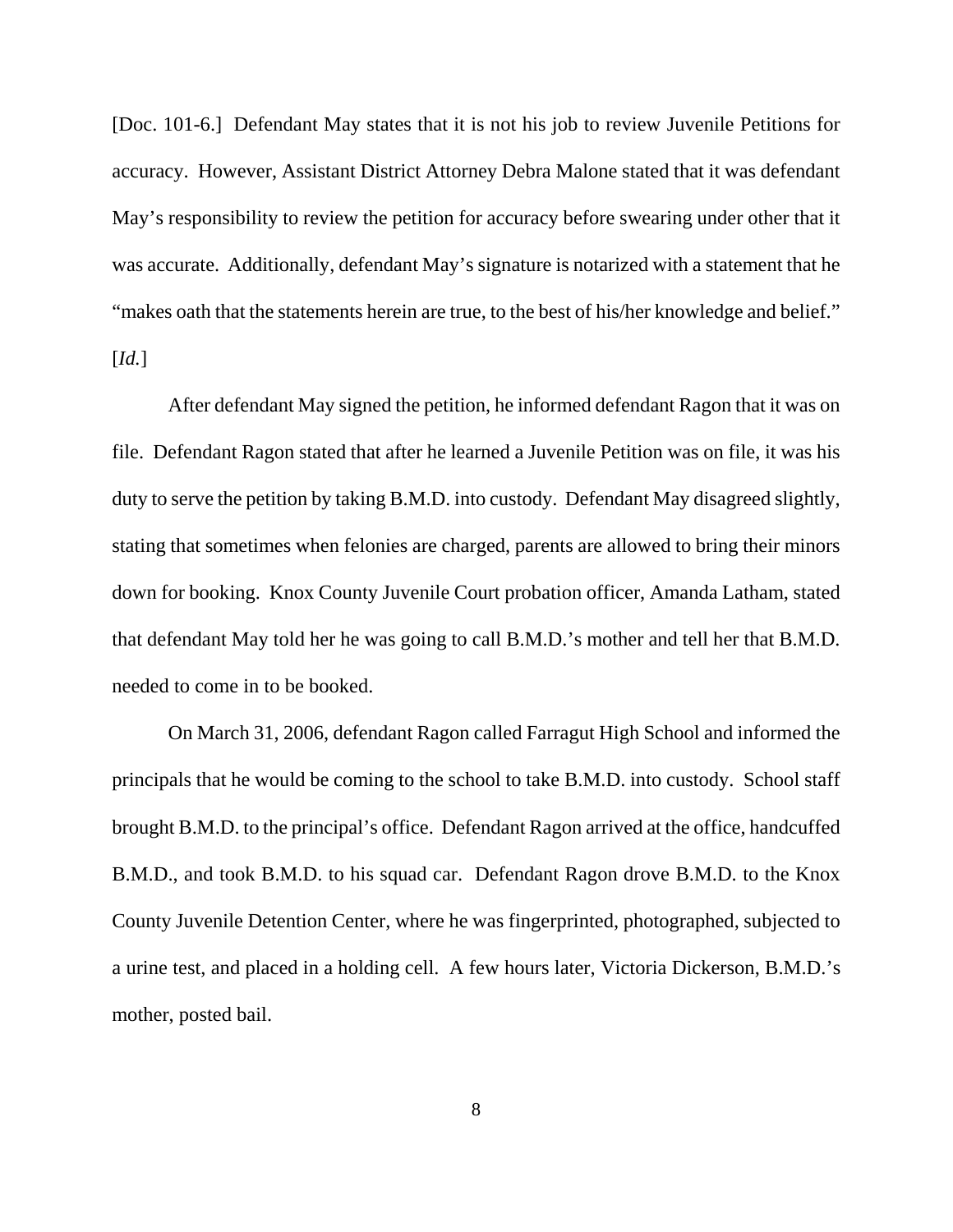B.M.D.'s juvenile court trial was originally scheduled for October 10, 2006 and later continued until November 13, 2006. In anticipation of trial, Justin J. was served with a subpoena on October 12, 2006. After the subpoena was served, defendant May received two phone calls from Justin J.'s mother because she was concerned that her son might be involved in some incident. Justin J.'s parents then brought him to defendant May's office for questioning. Defendant May took Justin J.'s statement, in which he stated that he gave B.M.D. a counterfeit ten dollar bill and he did not believe that B.M.D. knew that it was fake. Upon receiving this statement, defendant May went to the Attorney General's office and met with Assistant Attorney General Malone. Ms. Malone decided to dismiss the case against B.M.D. There was no further investigation involving the counterfeit bills passed at Farragut High School and the Sugu Food Mart.

Defendant Ragon stated that he acted at all times in a manner consistent with Knox County Sheriff's Department's policies, procedures, customs, standard practices, and training with regard to investigations and arrests. Defendant May stated that he followed the custom and practice of the Sheriff's Department in handling Juvenile Petitions.

### **II. Standard of Review**

Under Federal Rule of Civil Procedure 56(c), summary judgment is proper if "the pleadings, depositions, answers to interrogatories, admissions on file, together with the affidavits, if any, show that there is no genuine issue of material fact and that the moving party is entitled to judgment as a matter of law." The burden of establishing there is no genuine issue of material fact lies upon the moving party. *Celotex Corp. v. Catrett*, 477 U.S.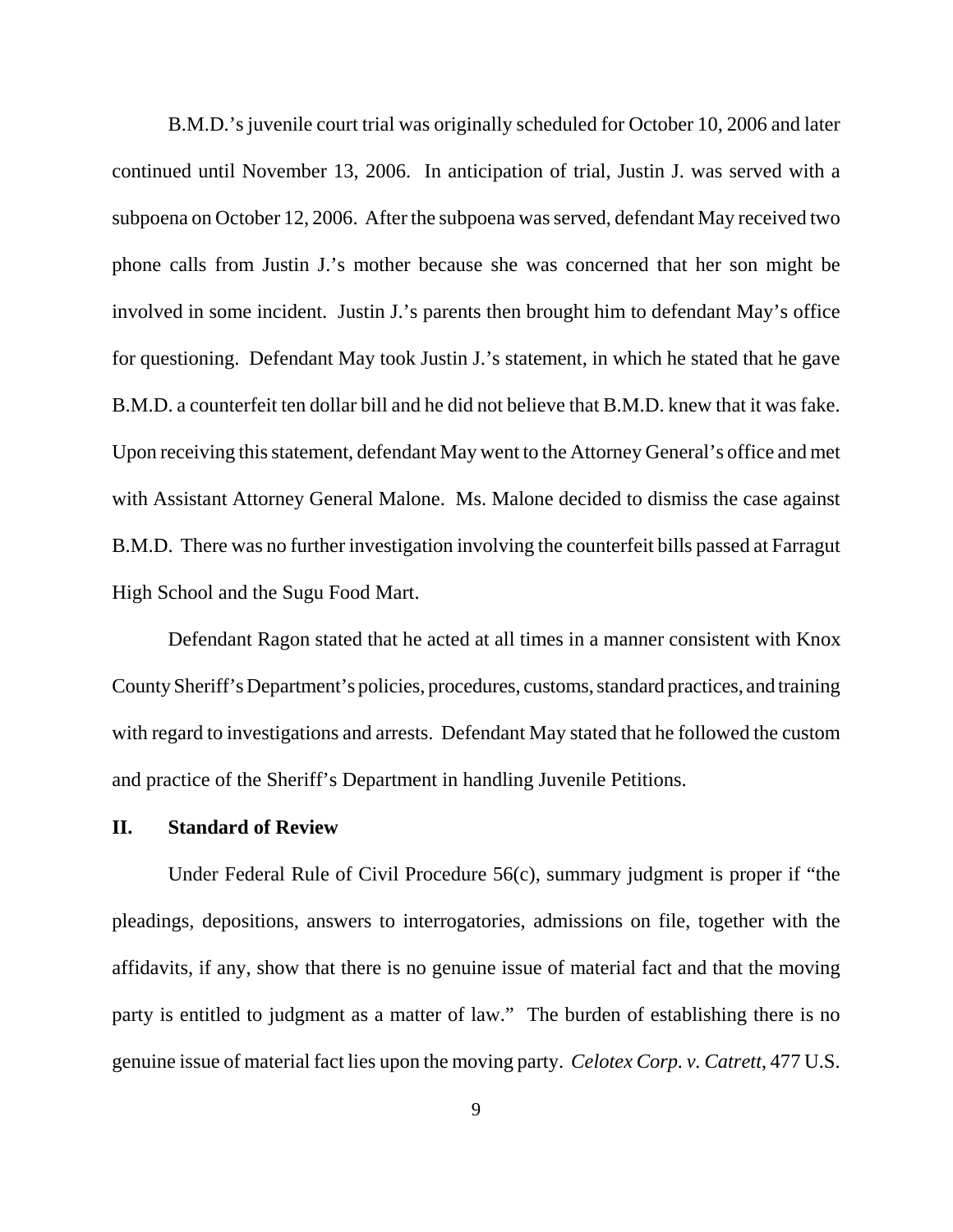317, 330 n.2 (1986). To establish a genuine issue as to the existence of a particular element, the non-moving party must point to evidence in the record upon which a reasonable jury could find in its favor. *Anderson v. Liberty Lobby, Inc.*, 477 U.S. 242, 248 (1986). The genuine issue must also be material; that is, it must involve facts that might affect the outcome of the suit under the governing law. *Id.* To defeat a motion for summary judgment, the opposing party "may not rely merely on allegations or denials in its own pleading; rather, its response must–by affidavits or as otherwise provided in this rule–set out specific facts showing a genuine issue for trial." Fed. R. Civ. P. 56(e).

The judge's function at the point of summary judgment is limited to determining whether sufficient evidence has been presented to make the issue of fact a proper jury question, and not to weigh the evidence, judge the credibility of witnesses, or determine the truth of the matter. *Anderson*, 477 U.S. at 249. Thus, "[t]he inquiry performed is the threshold inquiry of determining whether there is the need for trial – whether, in other words, there are any genuine factual issues that properly can be resolved only by a finder of fact because they may reasonably be resolved in favor of either party." *Id.* at 250.

### **III. Analysis**

## **A. False Arrest Under § 1983**

Plaintiffs allege that defendants are liable for damages pursuant to § 1983 because Ragon arrested him without probable cause. Under the Fourth Amendment, an officer must have probable cause to legally arrest a person suspected of committing a crime. U.S. Const. amend. IV; *Crockett v. Cumberland Coll*., 316 F.3d 571, 580 (6th Cir. 2003).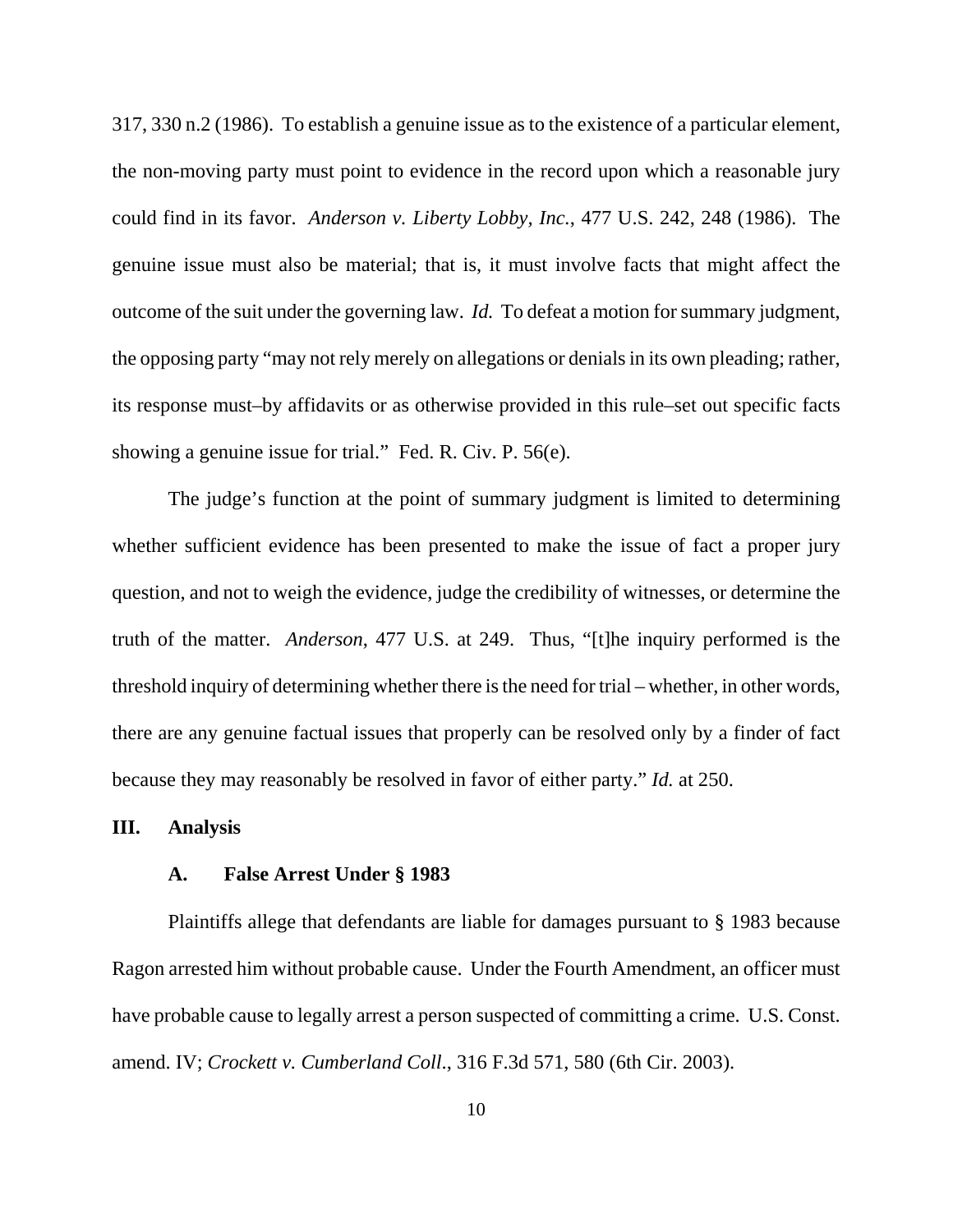A facially valid arrest warrant is a complete defense to a constitutional claim for false arrest or false imprisonment unless the warrant is so lacking in indicia of probable cause as to render official belief in its existence unreasonable. *Voyticky v. Vill. of Timberlake*, 414 F.3d 669, 677 (6th Cir. 2005) (citation omitted); *Mills v. City of Barbourville,* 389 F.3d 568, 577 (6th Cir. 2004). The requirement of a judicially-secured arrest warrant means that it must have been issued by a neutral and detached decision-maker. *See United States v. Hodson*, 543 F.3d 286, 292 (6th Cir. 2008); *see also Shadwick v. City of Tampa*, 407 U.S. 345, 347 (1972).

Based upon the record now before the Court, there are facts in dispute, which preclude the Court from finding that the Juvenile Petition relied upon by defendant Ragon was issued by a neutral and detached decision-maker. Though there is some dispute over the practice for procuring a Juvenile Petition, neither party argues that it was issued after consideration by a neutral and detached decision-maker. Defendants argue that the decision to charge a juvenile is made by the Knox County Attorney General's office, a petition is then drafted by a Juvenile Court intake worker who then sends it back to the liaison officer in the Knox County Sheriff's Office for his signature. Plaintiffs deny that the District Attorney General's Office made a charging decision in this case but note that defendant May signed the petition and swore to the facts contained therein. Given that there are facts in dispute over who reviewed the allegations and issued the Juvenile Petition, the Court cannot determine that it was the equivalent of a facially valid warrant issued by a neutral and detached magistrate.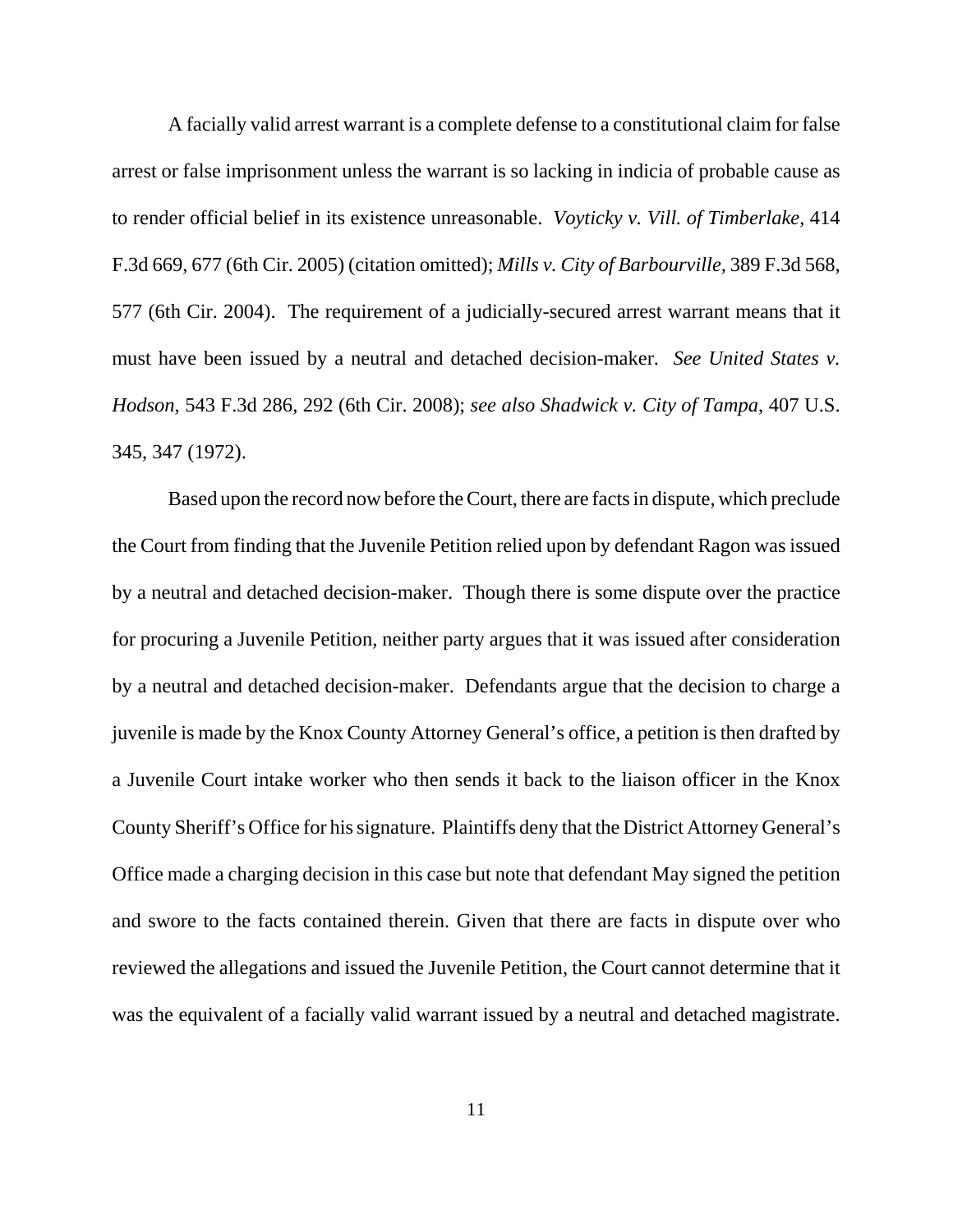Even without a valid warrant, an officer can legally arrest an individual if he has probable cause to believe that the individual committed, was committing, or was about to commit a criminal offense. "Probable cause requires only the probability of criminal activity not some type of prima facie showing." *Crockett*, 316 F.3d at 580. Probable cause necessary to justify an arrest exists when, based upon the facts and circumstances within the officer's knowledge at the moment of the arrest, a prudent person, or one of reasonable caution, would conclude that the arrestee had committed, was committing, or was about to commit a criminal offense. *Wilson v. Morgan*, 477 F.3d 326 (6th Cir. 2007) (citations omitted). "The probability of criminal activity is assessed under a reasonableness standard based on an examination of all facts and circumstances within an officer's knowledge at the time of the arrest." *Id*.; *see also Lyons v. City of Xenia*, 417 F.3d 565, 573 (6th Cir. 2005) (citation omitted). In a § 1983 action, the existence of probable cause is a jury question, unless there is only one reasonable determination possible. *Thacker v. City of Columbus*, 328 F.3d 244, 255 (6th Cir. 2003); *Crockett*, 316 F.3d 571, 581 (6th Cir. 2003).

Here, there are material facts in dispute which require the Court to submit the issue of probable cause to the jury. B.M.D. was arrested for criminal simulation in violation of Tennessee Code Annotated § 39-14-115. The relevant portions of § 39-14-115 state,

- (a) A person commits an offense of criminal simulation who:
	- (1) With intent to defraud or harm another:

(A) Makes or alters an object, in whole or in part, so that it appears to have value because of age, antiquity, rarity, source, or authorship that it does not have;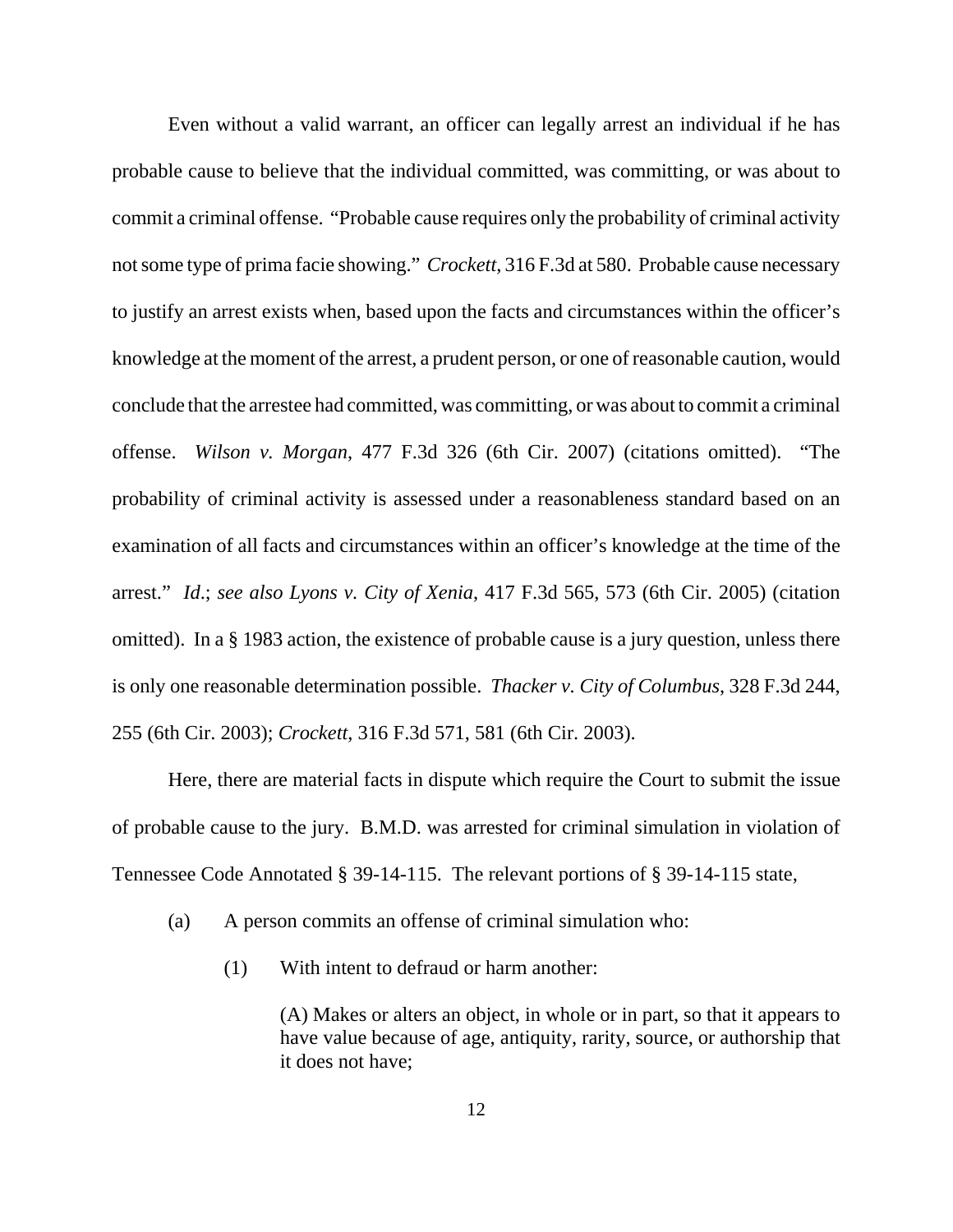(B) Possesses an object so made or altered, with intent to sell, pass, or otherwise utter it; or

(C) Authenticates or certifies an object so made or altered as genuine or as different from what it is;

\*\*\*

(b) A person possessing, with knowledge of its character:

\*\*\*

(2) Any instrument, apparatus, or contrivance designed, adapted or used for commission of any theft of property or services by fraudulent means, violates this section and is subject to the penalties set forth in subsection (c).

Plaintiffs admit that B.M.D. possessed and used a counterfeit ten dollar bill to purchase his lunch in the school cafeteria but they assert that B.M.D. did not know the bill was not authentic until after Ms. Stevens marked it with the counterfeit pen. Plaintiffs argue that because there is no evidence that B.M.D. had either an "intent to defraud or harm another" or knowledge that the bill was "designed, adapted or used for commission of any theft of property or services by fraudulent means," the *mens rea* element was lacking for a finding of probable cause.

"Knowledge or belief of the counterfeit character of the money is an essential element of the crime of passing counterfeit money." *Marson v. United States*, 203 F.2d 904, 906 (6th Cir. 1953). The simple act of possessing and passing counterfeit money without more does not give rise to a legitimate inference of guilty knowledge that the money is counterfeit. *See United States v. Releford*, 352 F.2d 36, 39 (6th Cir. 1965). However, evidence that the person passed counterfeit currency on multiple occasions, close in time, and under the similar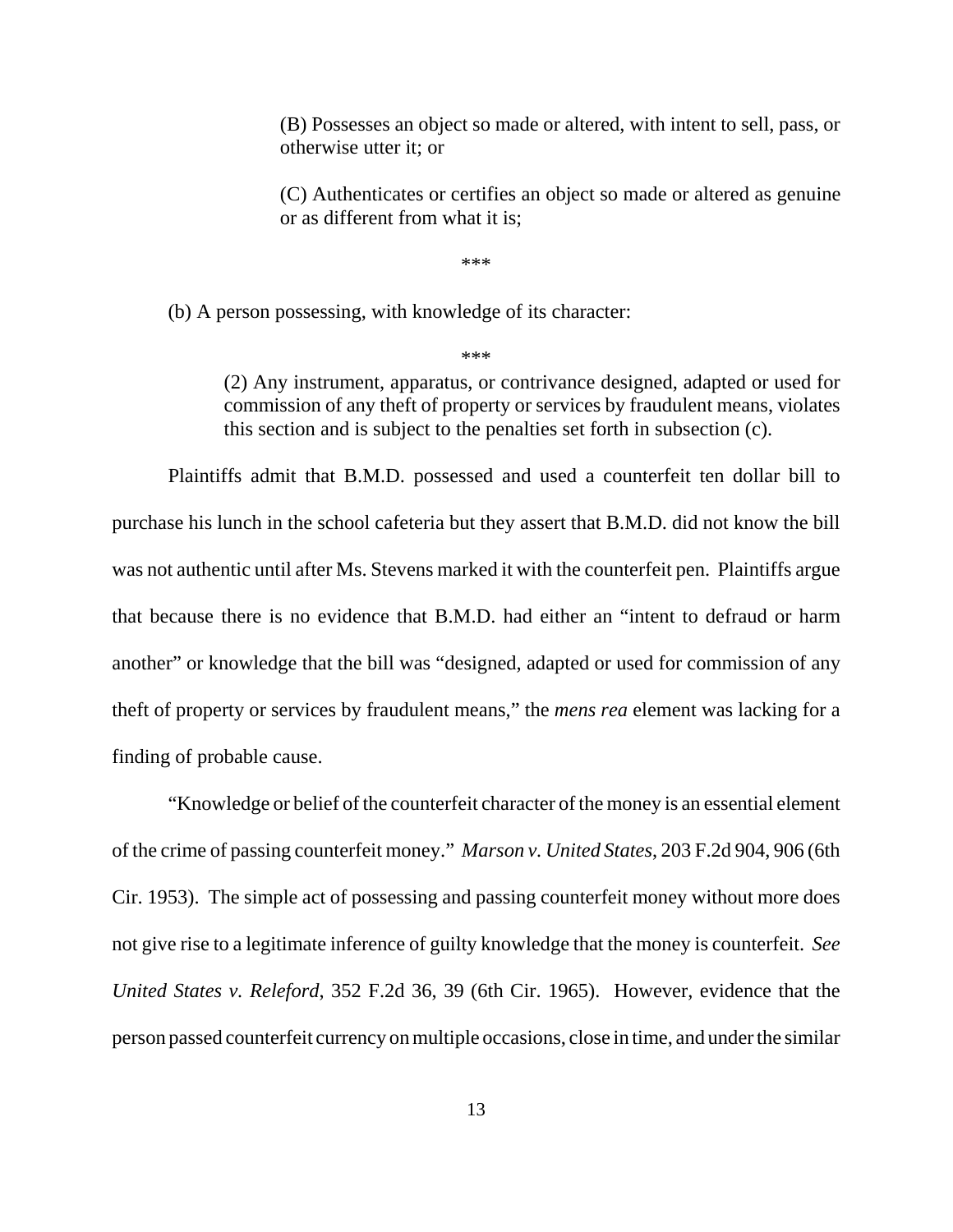circumstances can provide an inference of knowledge. *Id.*; *Powers v. State*, 23 Tenn. 274 (1843); *Peek v. State*, 21 Tenn. 78 (1840).

Thus, evidence that B.M.D. passed a counterfeit bill on more than one occasion, close in time, and under the same circumstances could cause a prudent person to conclude that B.M.D. had the *mens rea* required for criminal simulation. Defendant Ragon's report states that the cafeteria worker and manager told him that they received two counterfeit bills from the same student, B.M.D., one on February 2, 2006 and one on February 28, 2006. [Doc. 101-5.] Defendant Ragon's report acknowledges that B.M.D. denied passing the counterfeit bill in the cafeteria on February 2, 2006. [*Id.*] Additionally, the cafeteria cashier and manager state that they did not tell defendant Ragon that B.M.D. passed the counterfeit bill more than once. *See* Harper Dep. 15, Nov. 27, 2007. During his deposition on August 6, 2007, defendant Ragon admitted that he knew that the cafeteria workers "couldn't say for sure with certainty whether or not it was [B.M.D.] that handed that bill" on February 2, 2006. Ragon Dep, 68, Aug. 6, 2007.

Although plaintiffs argue that defendant Ragon intentionally or negligently misstated the number of occasions upon which B.M.D. passed the bills based upon the evidence in the record, the Court would have to weigh the credibility of defendant Ragon against the credibility of the cafeteria staff in order to determine if defendant Ragon intended to or recklessly misstated to facts. Though defendant Ragon later admitted to having knowledge that the cafeteria workers did not know who passed the counterfeit bill on February 2, 2006, it is not clear that defendant Ragon has this knowledge at the time he arrested B.M.D. If, at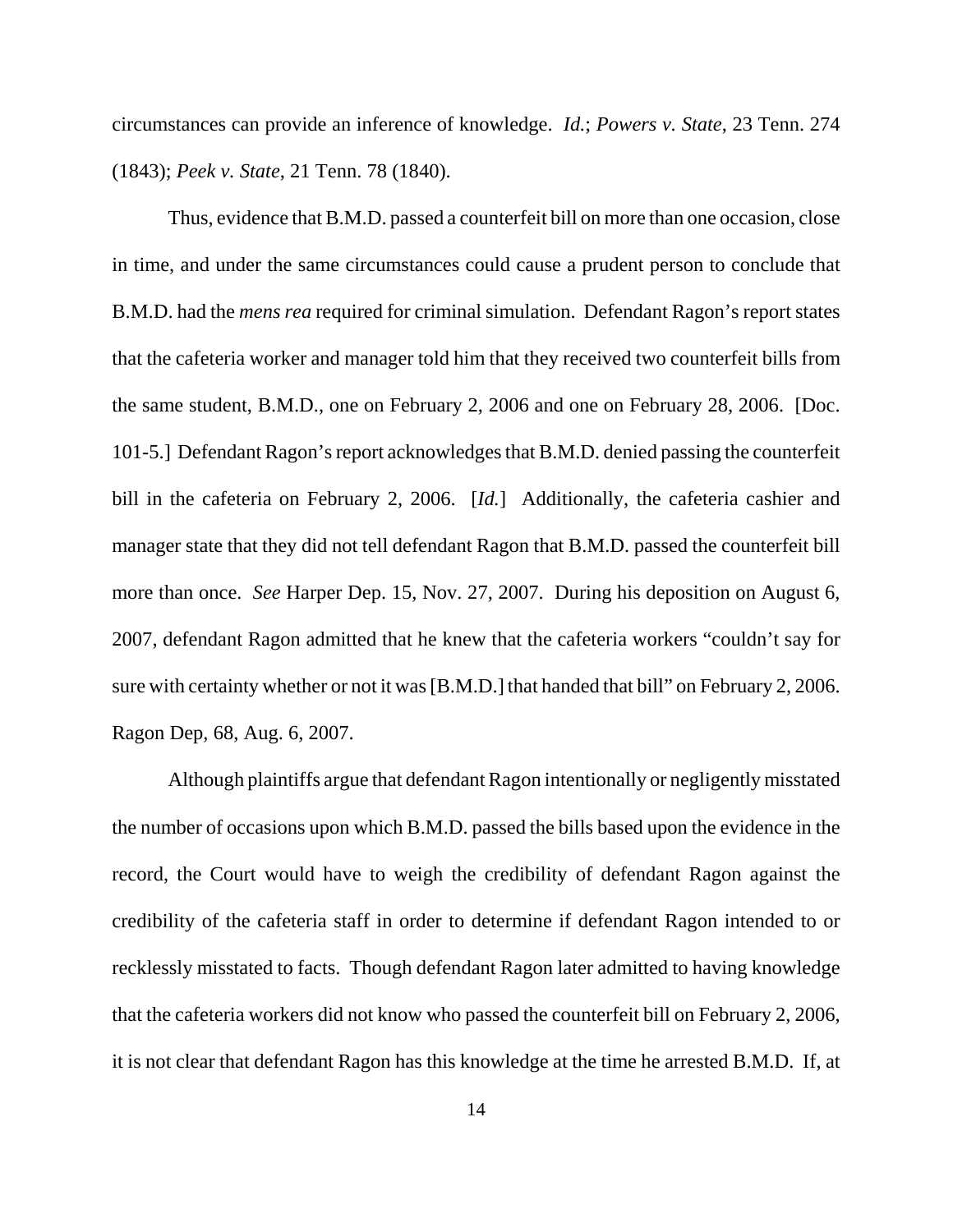the time of B.M.D.'s arrest, a reasonably prudent person with the knowledge defendant Ragon possessed would have believed that B.M.D. passed a counterfeit bill in the cafeteria on more than one occasion, knowledge of the counterfeit character of the bills and intent could be inferred. Accordingly, there are material facts in dispute in regard to whether a prudent person would conclude that B.M.D. had the *mens rea* required for criminal simulation, and, accordingly, whether there was probable cause to arrest B.M.D. Thus, summary judgment is inappropriate on this issue and it must be submitted to the jury.

## **B. Malicious Prosecution Under § 1983**

Plaintiffs allege that defendants are liable for malicious prosecution pursuant to § 1983. Malicious prosecution claims under the Fourth Amendment encompass such claims as wrongful investigation, prosecution, conviction, and incarceration. *Barnes v. Wright*, 449 F.3d 709, 717 (6th Cir. 2006) (citing *Thacker v. City of Columbus*, 328 F.3d 244, 259 (6th Cir. 2003). "[A] police officer can . . . be held liable for requesting a warrant which allegedly led to a false arrest if he stated a deliberate falsehood or acted with a reckless disregard for the truth. Proof of negligence or innocent mistake is insufficient." *Ahlers v. Schebil*, 188 F.3d 365, 373 (6th Cir.1999) (citation and internal quotations omitted). The lack of thoroughness in an investigation might support an inference of negligence, but it is not enough to show knowing or intentional behavior. *Ahlers*, 188 F.3d at 373-74. Additionally, once an officer determines that probable cause exists, he is under no obligation to continue the investigation but may instead pursue the arrest of the suspect. *Klein v. Long*, 275 F.3d 544, 549 (6th Cir. 2001).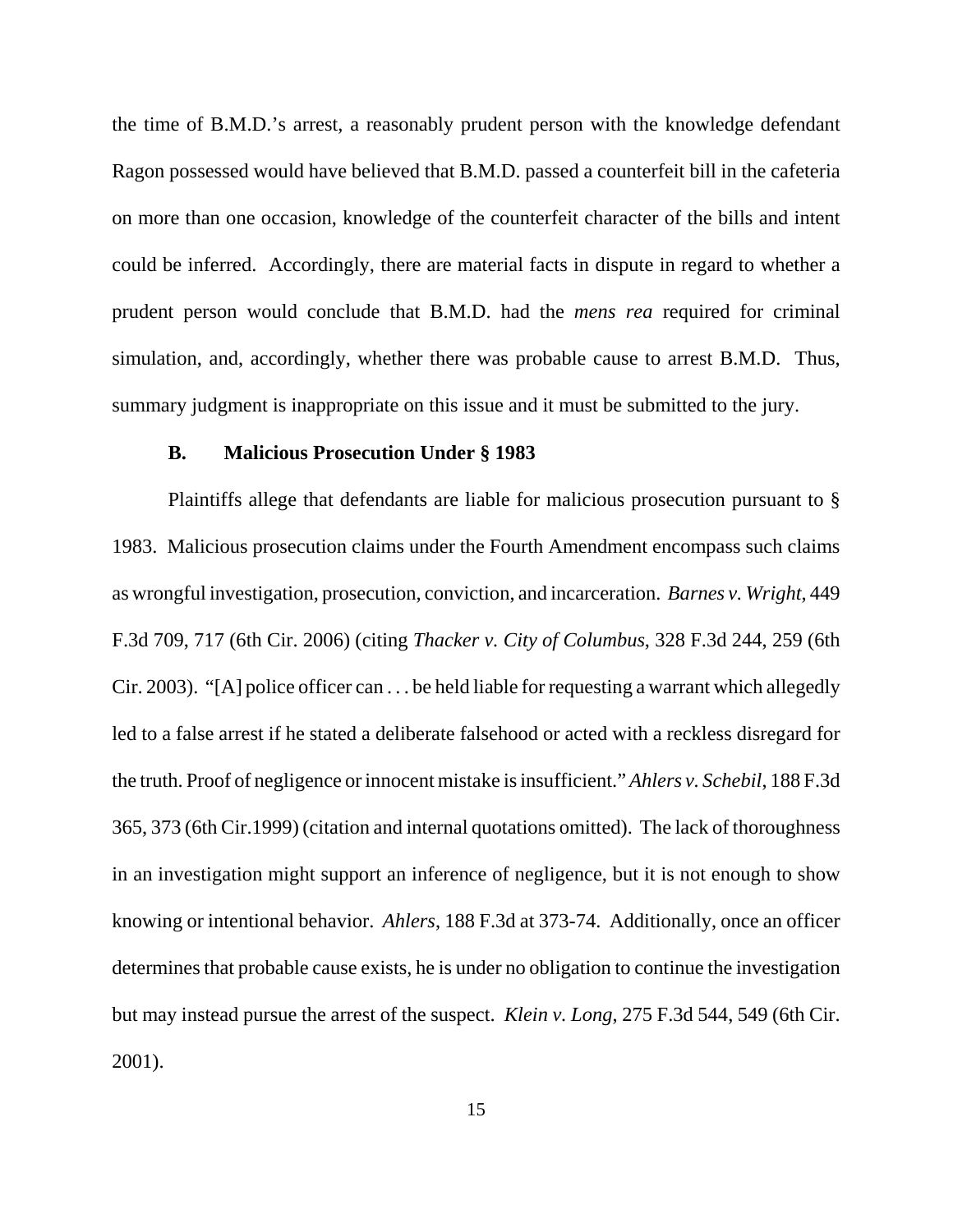Plaintiffs allege that defendant Ragon either intentionally or recklessly misrepresented the number of occasions on which B.M.D. passed counterfeit currency in the cafeteria. Although defendant Ragon's report indicates that Ms. Stevens and Ms. Harper told him that they received counterfeit bills from B.M.D. on two occasions and Ms. Stevens and Ms. Harper deny telling him this, that is not enough for the Court to conclude that he made any misstatement of fact deliberately or recklessly. Additionally, defendant Ragon included within his report B.M.D.'s version of the facts, in which B.M.D. denies having passed the counterfeit bills on February 2, 2006 in the cafeteria and on February 6, 2006 at the Sugu Food Mart. Though this does not prove defendant Ragon's honesty, it does show that he included information in his report suggesting that B.M.D. only passed a counterfeit bill on one occasion. In light of the evidence in the record, the Court cannot determine on the undisputed facts whether Officer Ragon deliberately included false information in his report or acted with reckless disregard for the truth and thus, this issue must be submitted to the jury.

# **C. Fourteenth Amendment Due Process**

Plaintiffs argue that B.M.D.'s constitutional rights to notice and due process were violated by an insufficient Juvenile Petition. Under Tennessee law, a juvenile petition must set forth:

(1) The facts that bring the child within the jurisdiction of the court with a statement that it is in the best interest of the child and the public that the proceeding be brought and, if delinquency or unruly conduct is alleged, that the child is in need of treatment or rehabilitation;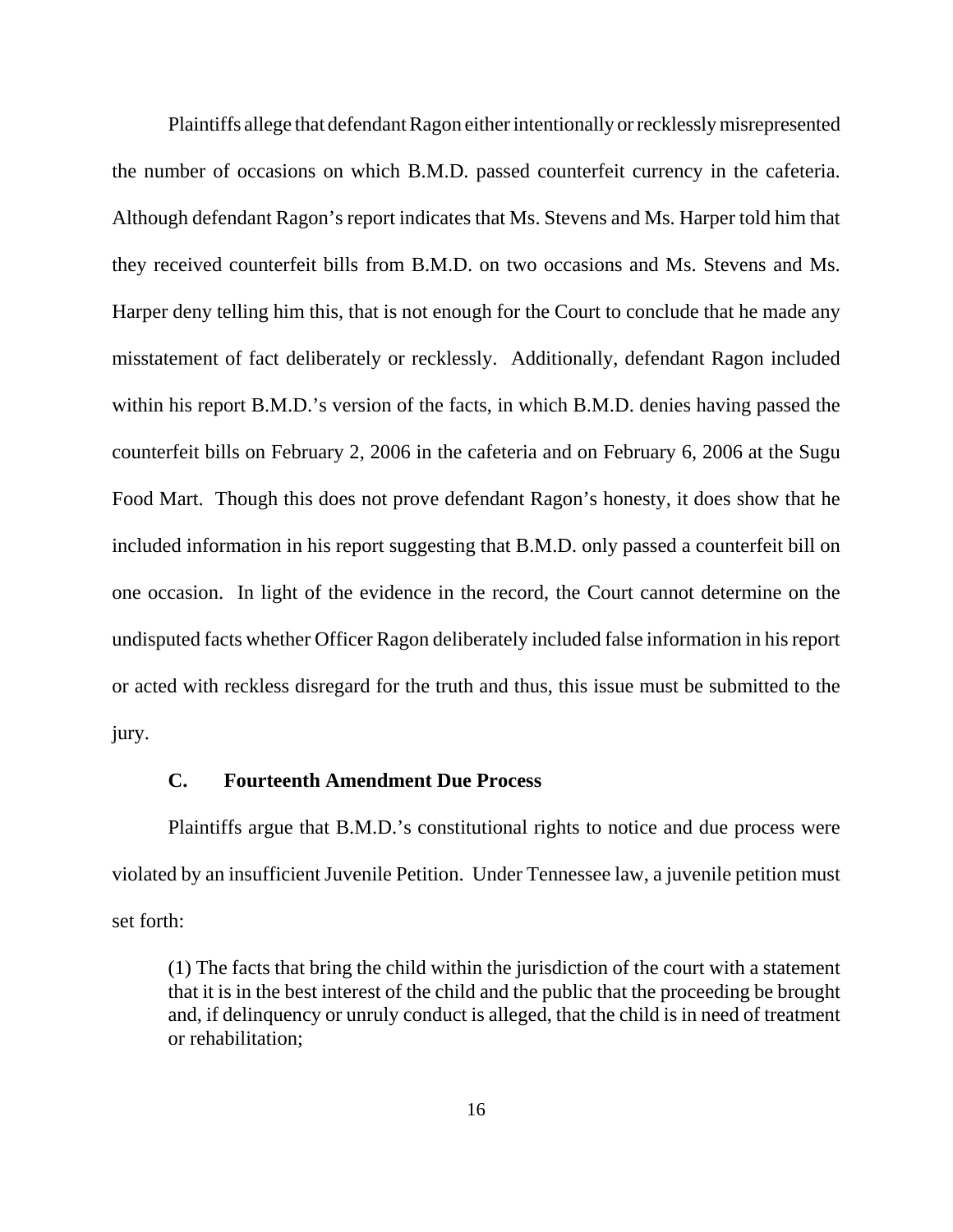(2) The name, age and residence address, if any, of the child on whose behalf the petition is brought;

(3) The names and residence addresses, if known to petitioner, of the parents, guardian or custodian of the child and of the child's spouse, if any; and

(4) If the child is in custody and, if so, the place of detention and the time the child was taken into custody.

Tenn. Code Ann. § 37-1-120. Plaintiffs allege that the petition was insufficient because it fails to state sufficient facts to establish probable cause that B.M.D. committed criminal simulation in violation of Tennessee Code Annotated § 39-14-115, specifically, it does not allege facts to meet the *mens rea* element.

The petition states that B.M.D. passed two counterfeit ten dollar bills in the cafeteria at Farragut High School on February 2, 2006 and February 28, 2006. [Doc. 101-6.] As stated above, evidence that a person possessed counterfeit currency on multiple occasions, close in time, and under the same circumstances can provide an inference of knowledge. *United States v. Releford*, 352 F.2d 36, 39 (6th Cir. 1965); *Powers v. State*, 23 Tenn. 274 (1843); *Peek v. State*, 21 Tenn. 78 (1840). Thus, the petition properly states facts in support of each of the elements necessary to allege a violation of criminal simulation under Tennessee law, including an inference of the *mens rea*, and therefore, the petition is not insufficient on its face. *See* Part III.A., *supra*. Thus, plaintiffs' claim for a violation of B.M.D.'s constitutional rights to notice and due process on the basis of the sufficiency of the petition must fail. $<sup>1</sup>$ </sup>

<sup>&</sup>lt;sup>1</sup>The Court recognizes that in other portions of the pleadings, plaintiffs have argued that Officer Ragon deliberately included false information in his report regarding the number of instances that B.M.D. passed counterfeit bills. However, that argument is addressed in regard to plaintiffs' claim for malicious prosecution in part III.B, *supra*, and not here.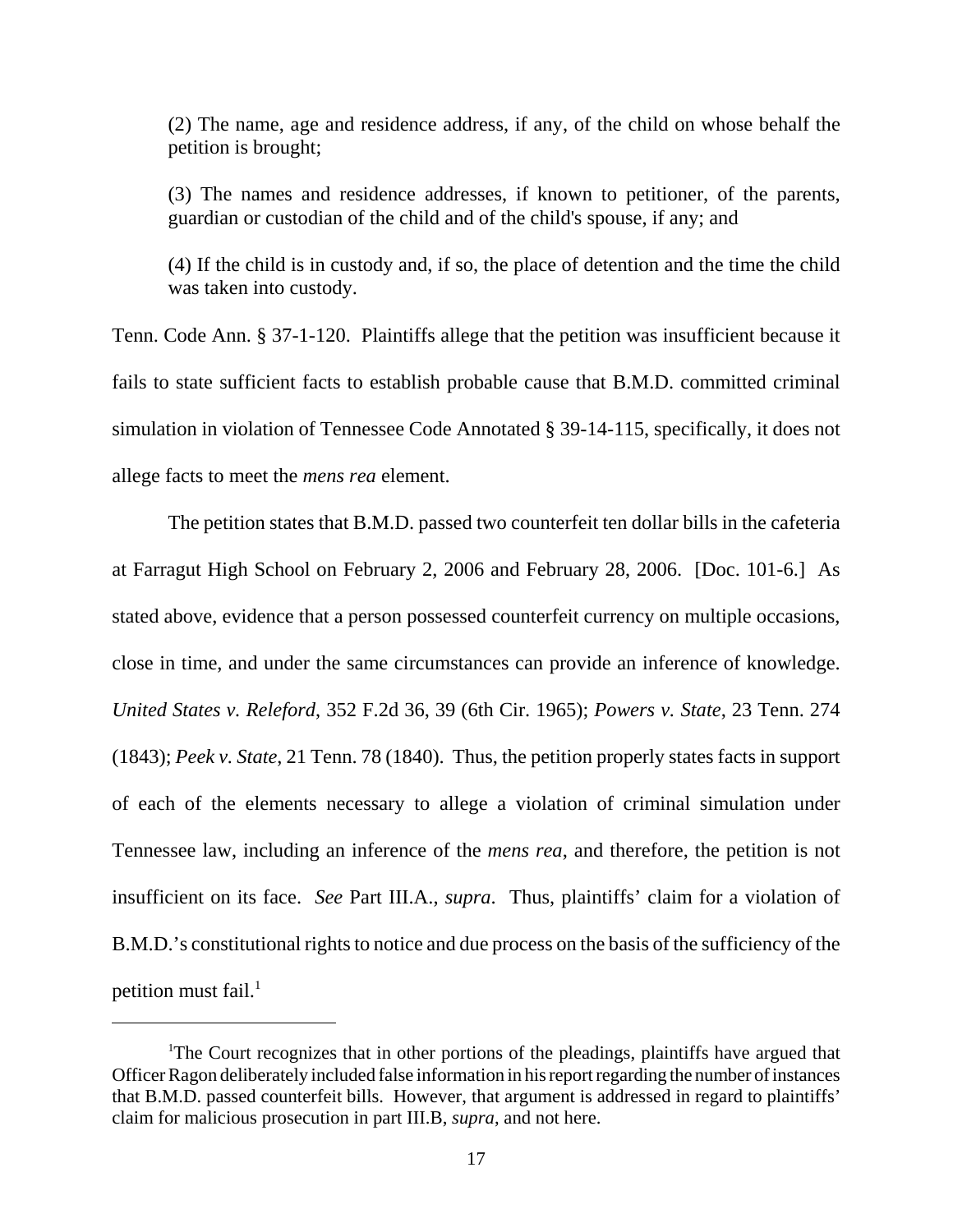#### **D. Fourteenth Amendment Equal Protection**

Plaintiffs claim that defendants violated B.M.D.'s right to equal protection through selective investigation, arrest, and charging of B.M.D. when similarly situated individuals of a different race were treated differently. In order to establish a violation of the Equal Protection Clause, a plaintiff must prove that he was purposefully discriminated against due to his membership in a protected class. *Vill. of Arlington Heights v. Metro. Hous. Dev. Corp.*, 429 U.S. 252, 265 (1977); *Henry v. Metro. Sewer Dist.*, 922 F.2d 332, 341 (6th Cir. 1990). Specifically, a § 1983 equal protection claim based upon selective enforcement requires a plaintiff to demonstrate the following three elements:

First, [an official] must single out a person belonging to an identifiable group, such as those of a particular race or religion, or a group exercising constitutional rights, for prosecution even though he has decided not to prosecute persons not belonging to that group in similar situations. Second, [the official] must initiate the prosecution with a discriminatory purpose. Finally, the prosecution must have a discriminatory effect on the group which the defendant belongs to.

*Gardenhire v. Schubert*, 205 F.3d 303, 319 (6th Cir. 2000) (quoting *United States v. Anderson*, 923 F.2d 450, 453 (6th Cir. 1991)). In other words, plaintiffs are required to show both a discriminatory purpose and a discriminatory effect. *Gardenhire*, 205 F.3d at 318. "A claimant can demonstrate discriminatory effect by naming a similarly situated individual who was not investigated." *Farm Labor Org. Comm. v. Ohio State Highway Patrol*, 308 F.3d 523, 534 (6th Cir. 2002). Co-conspirators are not similarly situated if their role in the commission of an offense was significantly different. *See Keene v. Mitchell*, 525 F.3d 461, 464-65 (6th Cir. 2008) (noting that defendant's white co-conspirator in a murder case was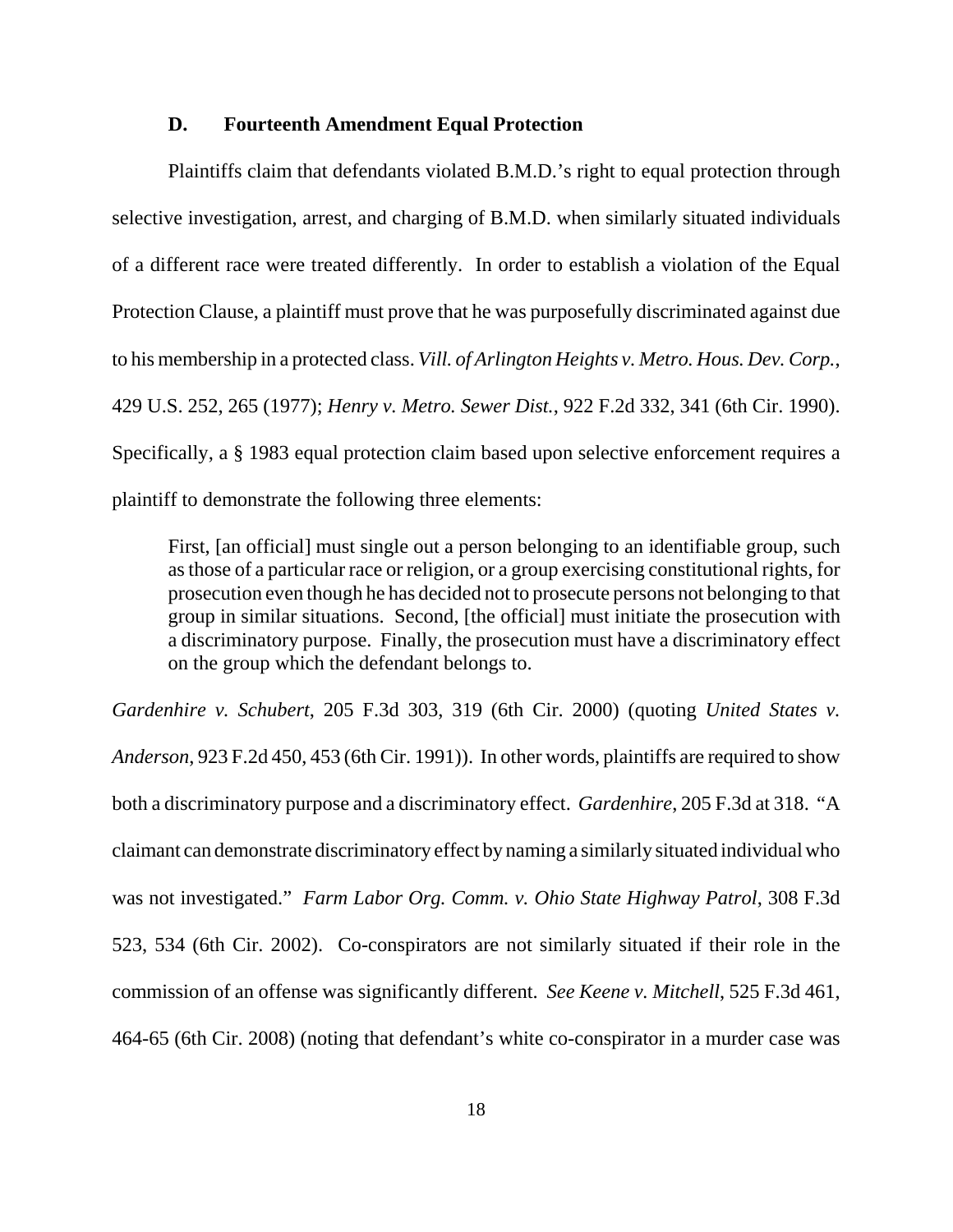not similarly situated, because, unlike defendant, she was not the triggerman for any of the murders, she was only charged with two of the five murders, and her role was relatively minor).

On the undisputed facts, plaintiffs' claims for violations of B.M.D.'s rights to equal protection fail because the undisputed facts do not show that B.M.D. was singled out from another similarly situated person based upon his race. B.M.D. is African American while the other three individuals, J.J., J.F. and D.L., are Caucasian. The facts demonstrate that B.M.D., J.J., J.F., and D.L. were each involved with the counterfeit bills at issue in this case in some way. However, based upon the undisputed facts in the record, B.M.D. was the only student who was identified to school officials and defendant Ragon as someone who passed a counterfeit bill in the cafeteria. Thus, B.M.D. was not similarly situated as the other students, and, on the undisputed facts, plaintiffs' equal protection claims fail.

#### **E. Failure to Train Under** § **1983**

Defendants Ragon and May, in their individual capacities, move for summary judgment on plaintiffs' claims for failure to train stating that they had no duty to train employees. Plaintiffs did not respond to defendants Ragon and May's arguments on this issue and therefore, the issue is deemed conceded. Accordingly, summary judgment is granted in favor of defendants Ragon and May, in their individual capacities, as to plaintiffs' claims for failure to train.

Defendant Knox County also moves for summary judgment on plaintiffs' claims of failure to train. An employer can only be held liable pursuant to § 1983 for failure to train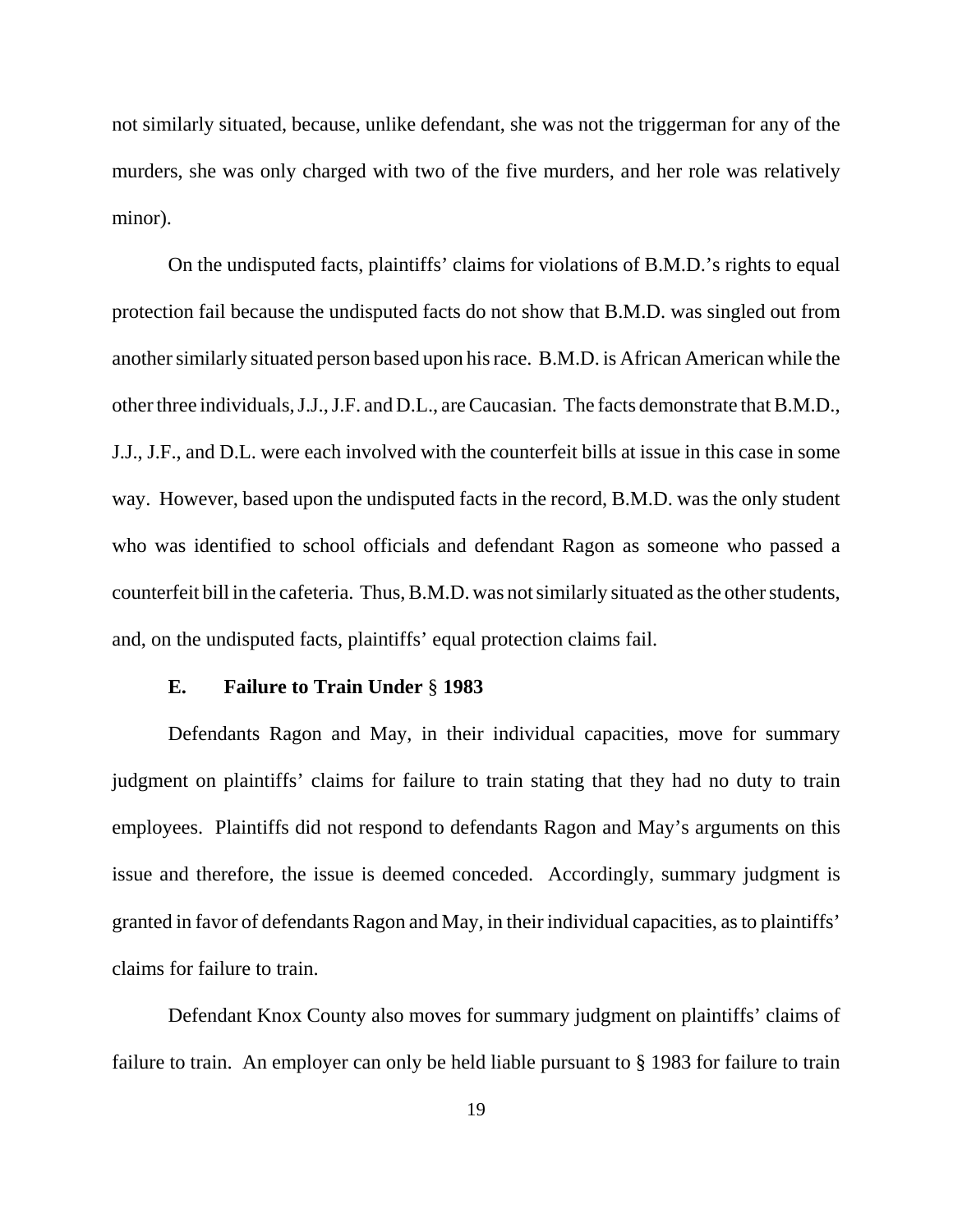"where the failure to train amounts to deliberate indifference to the rights of persons with whom the [employees] come into contact." *City of Canton v. Harris*, 489 U.S. 378, 388 (1989). Because of the limits of municipal liability, a municipal employer can only be held liable for failure to train if the training is inadequate and such inadequate training can justifiably be said to represent city policy. *Id.* at 390.

If it were Knox County's policy to train its officers to arrest juveniles without probable cause or to make misrepresentations in their reports, this policy would constitute deliberate indifference to the rights of those arrested. Defendant Ragon stated that he acted at all times consistent with the customs and policies of the Knox County Sheriff's Department. Ragon Dep. 31-33, Aug. 8, 2007. Defendant May also stated that he signed juvenile petitions without reviewing them for probable cause pursuant to the standard practices of the Knox County Sheriff's Department. Thus, because both officers state that they acted in compliance with County policies during all actions related to the arrest of B.M.D., and there is a genuine issue of material fact in regard to the existence of probable cause for B.M.D.'s arrest and whether defendant Ragon intentionally or reckless made a misrepresentation in his incident report, summary judgment in not appropriate on this issue in regard to defendant Knox County.

#### **F. Municipal Liability**

Defendant Knox County argues that plaintiffs cannot state any claim against it because plaintiffs cannot show the existence of a official policy or custom, which deprived plaintiffs of a constitutional right. In order to hold a municipality liable for a First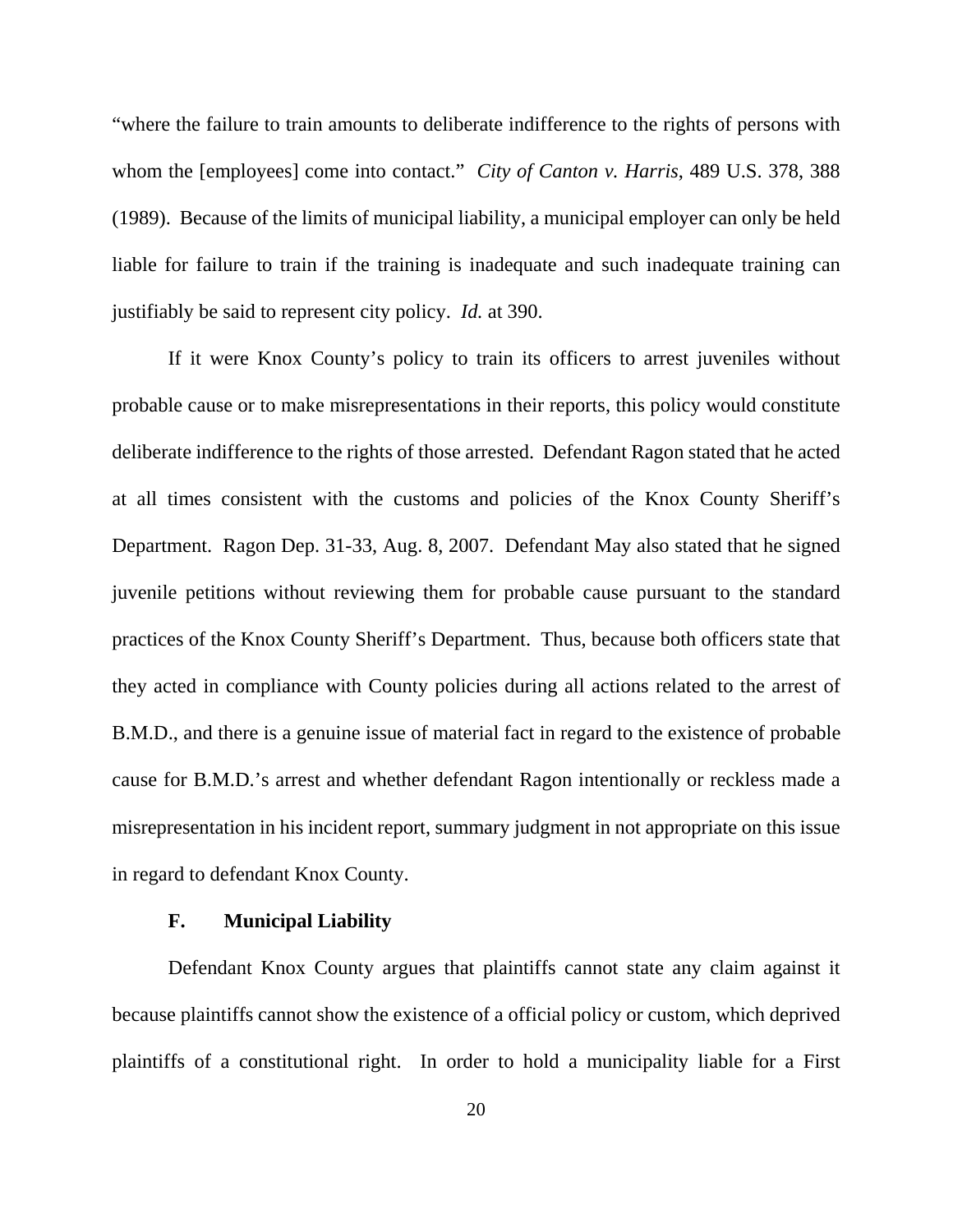Amendment retaliation claim, the adverse action must have occurred as part of an official policy or custom. *Monell v. Dept. of Soc. Servs.*, 436 U.S. 658, 694 (1978) ("[A] local government may not be sued under § 1983 for an injury inflicted solely by its employees or agents. Instead, it is when execution of a government's policy or custom, whether made by its lawmakers or by those whose edicts or acts may fairly be said to represent official policy, inflicts the injury that the government as an entity is responsible under § 1983."). Such a policy need not be written. *Pembaur v. City of Cincinnati*, 475 U.S. 469, 480-81 (1986).

The County asserts that to the extent that any violations of B.M.D.'s constitutional rights occurred, such action was not pursuant to an official policy. The County states that its official policies are that arrests are to be made with probable cause, and that the Constitution is to be supported by its officers. However, as discussed above, there are genuine facts in dispute as to whether defendants Ragon and May violated any of the B.M.D.'s constitutional rights. Both defendant Ragon and defendant May stated that they acted in conformance with the policy and practice of the Knox County Sheriff's Department at all times. Thus, there is a genuine issue of material fact as to whether the officers violated any of B.M.D.'s constitutional right pursuant to an official policy or custom of Knox County.

## **G. Qualified Immunity**

The individual defendants argue that they are entitled to qualified immunity. "[G]overnment officials performing discretionary functions generally are shielded from liability for civil damages insofar as their conduct does not violate clearly established statutory or constitutional rights of which a reasonable person would have known." *Harlow*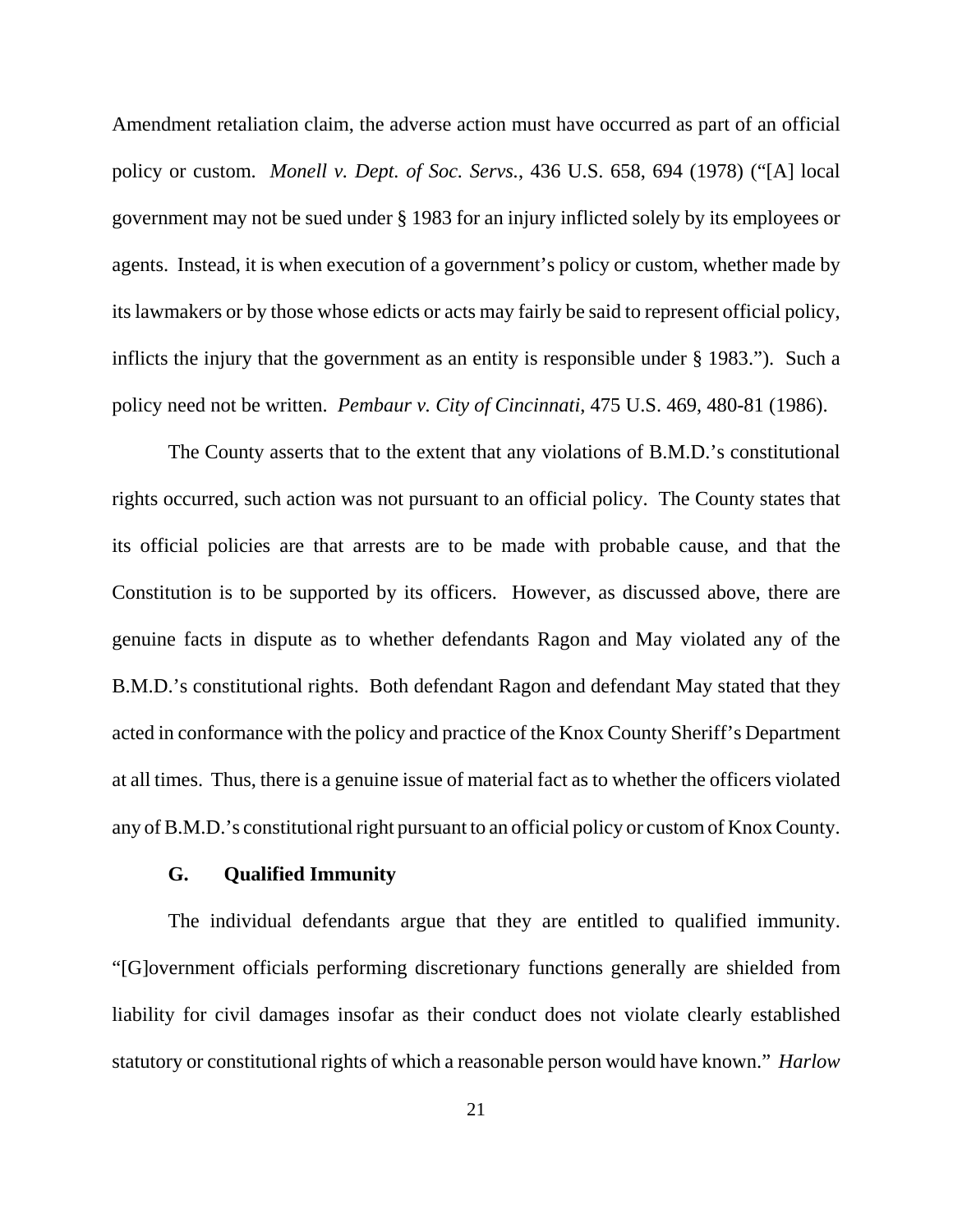*v. Fitzgerald*, 457 U.S. 800, 818 (1982). Qualified immunity does not shield public officials from liability for violating constitutional rights which are clearly established. *Saucier v. Katz*, 533 U.S. 194, 201 (2001).

The first step in determining if qualified immunity applies is to determine if, viewing the allegations in the light most favorable to plaintiffs, the facts show that defendants violated a constitutional right. *Id.* If so, the next step is to determine whether that right is clearly established. *Id.* "The relevant, dispositive inquiry in determining whether a right is clearly established is whether it would be clear to a reasonable [person] that his conduct was unlawful in the situation he confronted." *Id.* at 202 (citing *Wilson v. Layne*, 526 U.S. 603, 615 (1999)). If the court determines that the right is clearly established, qualified immunity does not shield the public officials from liability. *Saucier*, 533 U.S. at 202. In *Saucier*, the Court considered the reasonableness of a police officer's action stating:

The concern of the immunity inquiry is to acknowledge that reasonable mistakes can be made as to the legal constraints on particular police conduct. It is sometimes difficult for an officer to determine how the relevant legal doctrine . . . will apply to the factual situation the officer confronts. An officer might correctly perceive all of the relevant facts but have a mistaken understanding as to whether a particular [action] is legal in those circumstances. If the officer's mistake as to what the law requires is reasonable, however, the officer is entitled to the immunity defense.

*Id.* at 205.

Plaintiffs' claims for lack of due process due to an insufficient petition, a violation of B.M.D.'s equal protection rights, and failure to train do not pass the first step in the Court's inquiry as the Court has previously determined that the individual defendants are entitled to summary judgment on those claims. As to the remaining constitutional claims, the plaintiffs'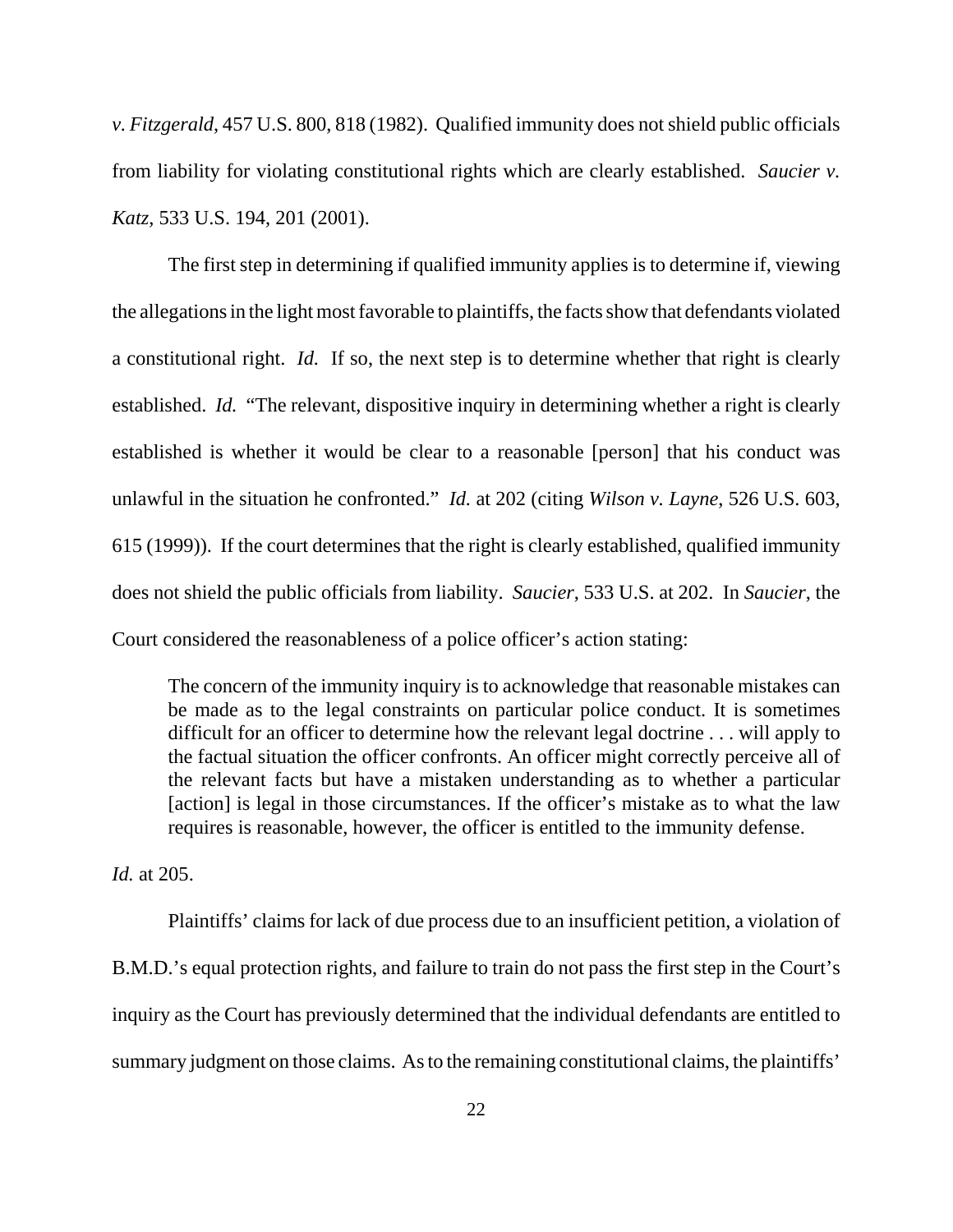rights are clearly established. In regard to plaintiffs' claim for false arrest, it is clear that an officer must have probable cause to legally arrest a person suspected of committing a crime. *See* U.S. Const. amend. IV. In regard to plaintiffs' claim for malicious prosecution, it is clear it is illegal for an officer to state deliberate falsehood or act with a reckless disregard for the truth while seeking a warrant. *See Ahlers v. Schebil*, 188 F.3d 365, 373 (6th Cir. 1999). Therefore, the individual defendants are not entitled to immunity for plaintiffs' claims of false arrest and malicious prosecution under § 1983.

## **H. State Law Claims**

The state of Tennessee and government entities within the state are immune from actions brought against the state by its own citizens. *See Mt. Healthy City Sch. Dist. Bd. of Educ. v. Doyle*, 429 U.S. 274, 280 (1977); *see also Dixon v. Clem*, 492 F.3d 665, 673-74 (6th Cir. 2007). However, the Tennessee Governmental Tort Liability Act ("TGTLA") waives select portions of the absolute sovereign immunity enjoyed by government entities. *See* Tenn. Code Ann. § 29-20-201. If the TGTLA waives immunity for a government entity in regard to a certain type of claim, its employees are absolutely immune from suit in their individual capacities as to that claim. *Id.* at § 29-20-310(b ).

The TGTLA specifically states,

Immunity from suit of all governmental entities is removed for injury proximately caused by a negligent act or omission of any employee within the scope of his employment except if the injury arises out of: . . .false imprisonment, . . . false arrest, malicious prosecution, . . . infliction of mental anguish, . . . civil rights [or] the institution or prosecution of any judicial or administrative proceeding, even if malicious or without probable cause.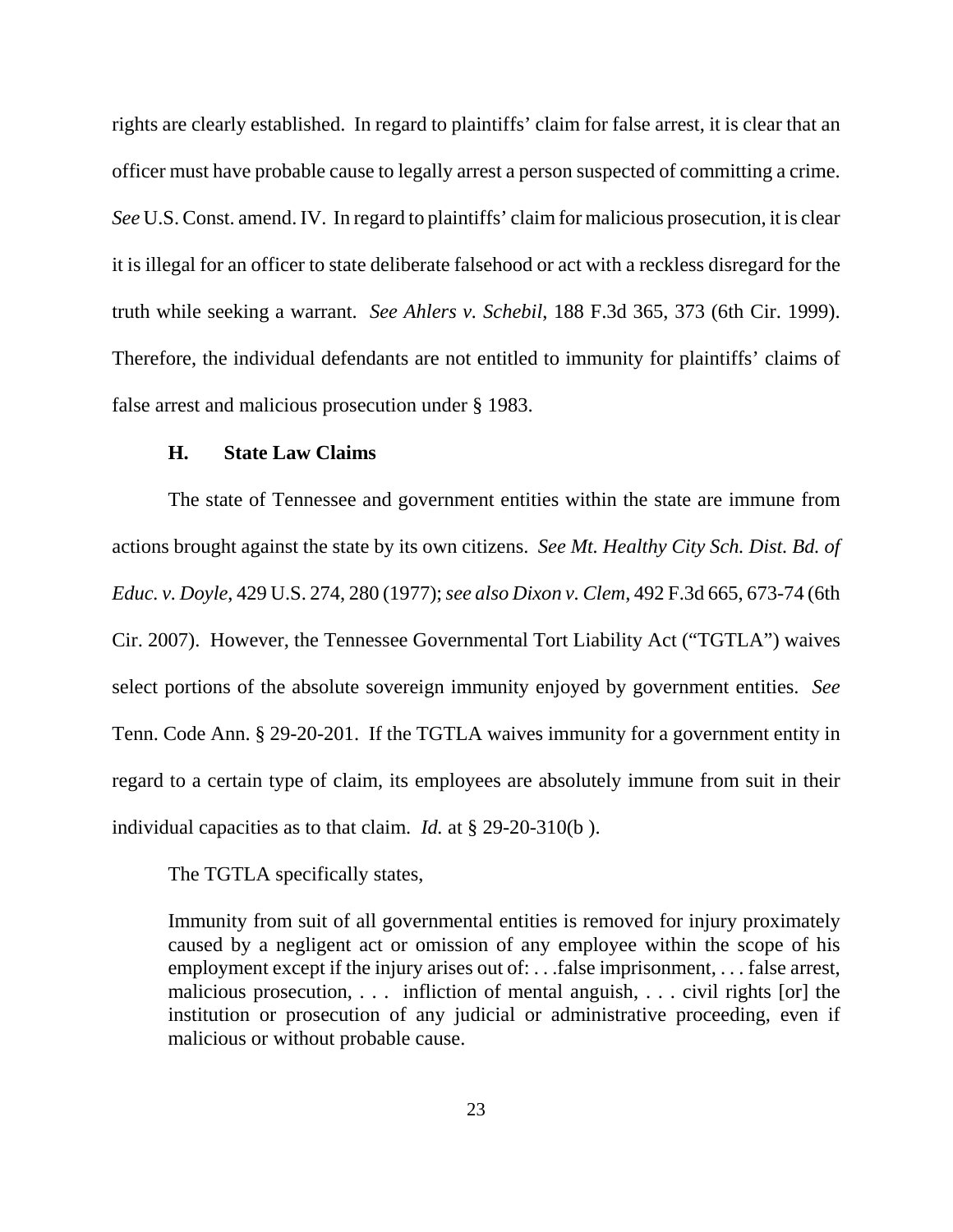Tenn. Code Ann. § 29-20-205(2); (5). Where sovereign immunity is waived and a government entity can be held liable, the TGTLA gives state circuit courts exclusive original jurisdiction, Tennessee Code Annotated § 29-20-307, and it is appropriate for this Court to decline supplemental jurisdiction over those claims. *See Gregory v. Shelby County*, 220 F.3d 433, 446 (6th Cir. 2000) (affirming the district court's dismissal of the TGTLA claims, stating, "in this instance, the Tennessee legislature expressed a clear preference that TGTLA claims be handled by its own state courts. This unequivocal preference of the Tennessee legislature is an exceptional circumstance for declining jurisdiction.") .

Here, plaintiffs' state law claims are for false arrest and false imprisonment, malicious prosecution, reckless and/or negligent infliction of emotional distress, negligence, a violation of rights secured by the Tennessee Constitution, specifically unlawful seizure and the right to due process during the initiation of the prosecution, and violations of the Tennessee Human Rights Act. Plaintiffs' claims for reckless and/or negligent infliction of emotional distress and negligence are governed by the TGTLA, and as such, the Court declines to exercise supplemental jurisdiction over them. Additionally, because the TGTLA waives immunity for Knox County for these claims, the individual defendants are absolutely immune from suit in their individual capacities as to plaintiffs' state law claims for reckless and/or negligent infliction of emotional distress and negligence. However, plaintiffs' other state law claims are not governed by the TGTLA and, therefore, Knox County is immunity from suit but the individual defendants are not. The Court will therefore address each of plaintiffs' remaining individual-capacity state law claims in turn.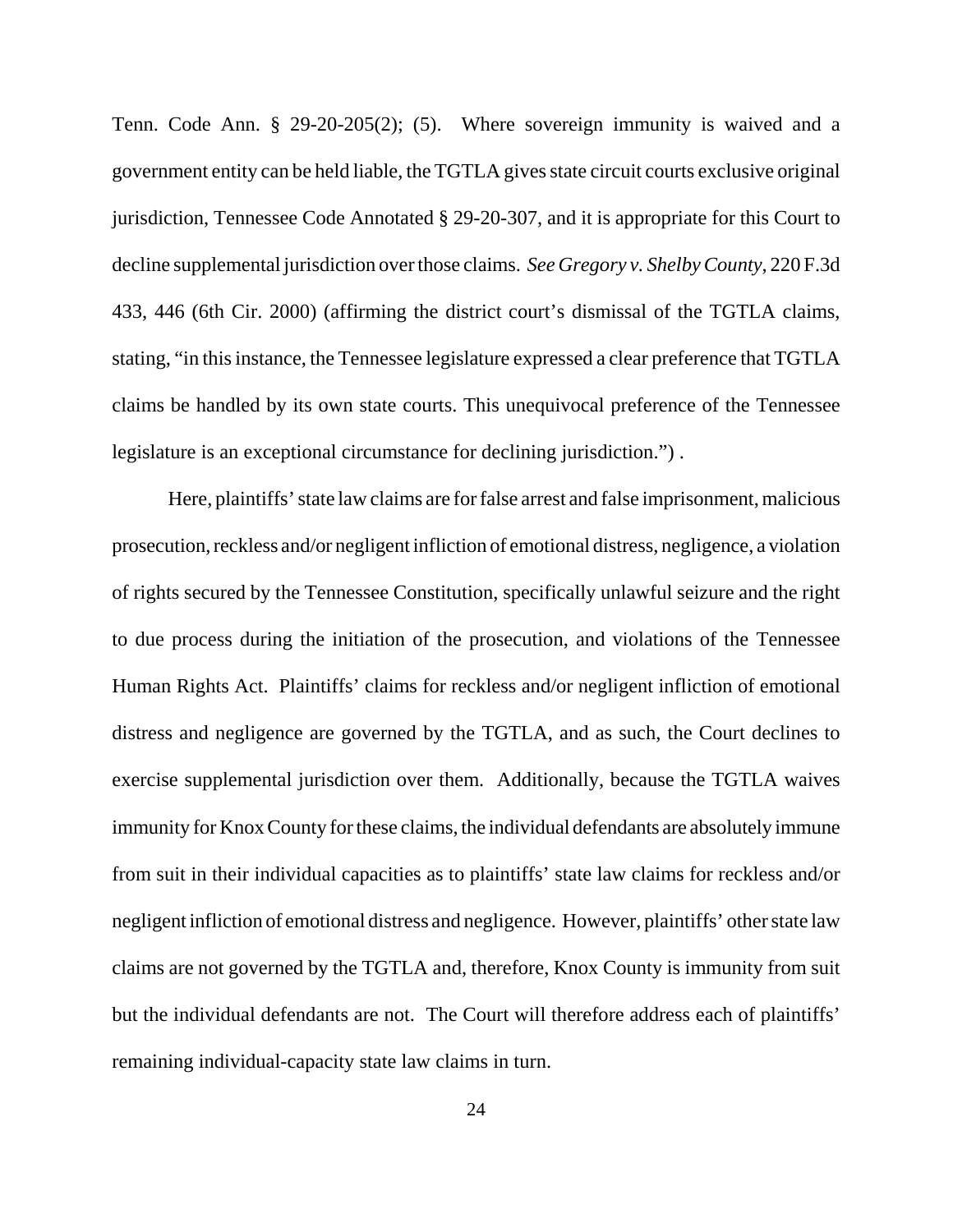#### **1. False Arrest and False Imprisonment Under Tennessee Law**

Under Tennessee law, for a plaintiff to successfully prosecute a claim of false arrest, he must prove: (1) the detention or arrest of one against his will, and, (2) the unlawfulness of such detention or restraint. *Coffey v. Peterbilt of Nashville, Inc.*, 795 S.W.2d 656, 659 (Tenn. 1990). Similarly, false imprisonment requires the intentional restraint or detention of another without just cause. *Newson v. Thalhimer Bros., Inc.*, 901 S.W.2d 365, 367 (Tenn. Ct. App. 1994). Both the "unlawfulness" requirement of false arrest and the "without just cause" requirement of false imprisonment are defeated by a showing of probable cause. As previously discussed, there are genuine issues of material fact as to whether defendants Ragon and May had probable cause to arrest B.M.D. and summary judgment is not appropriate on these claims.

## **2. Malicious Prosecution Under Tennessee State Law**

A claim for malicious prosecution exists where: (1) a civil or criminal action instituted against the plaintiff without probable cause, (2) with malice, and (3) the action is terminated in plaintiff's favor. *Roberts v. Fed. Express Corp.*, 842 S.W.2d 246, 247-48 (Tenn. 1992); *Ryerson v. Am. Sur. Co.*, 373 S.W.2d 436, 437 (Tenn. 1963). There are material facts in dispute in regard to whether defendants Ragon and May had any responsibility for the decision to charge B.M.D. Additionally, there are facts in dispute as to whether probable cause existed. *See* Part III.A. Therefore, summary judgment on this claim is inappropriate.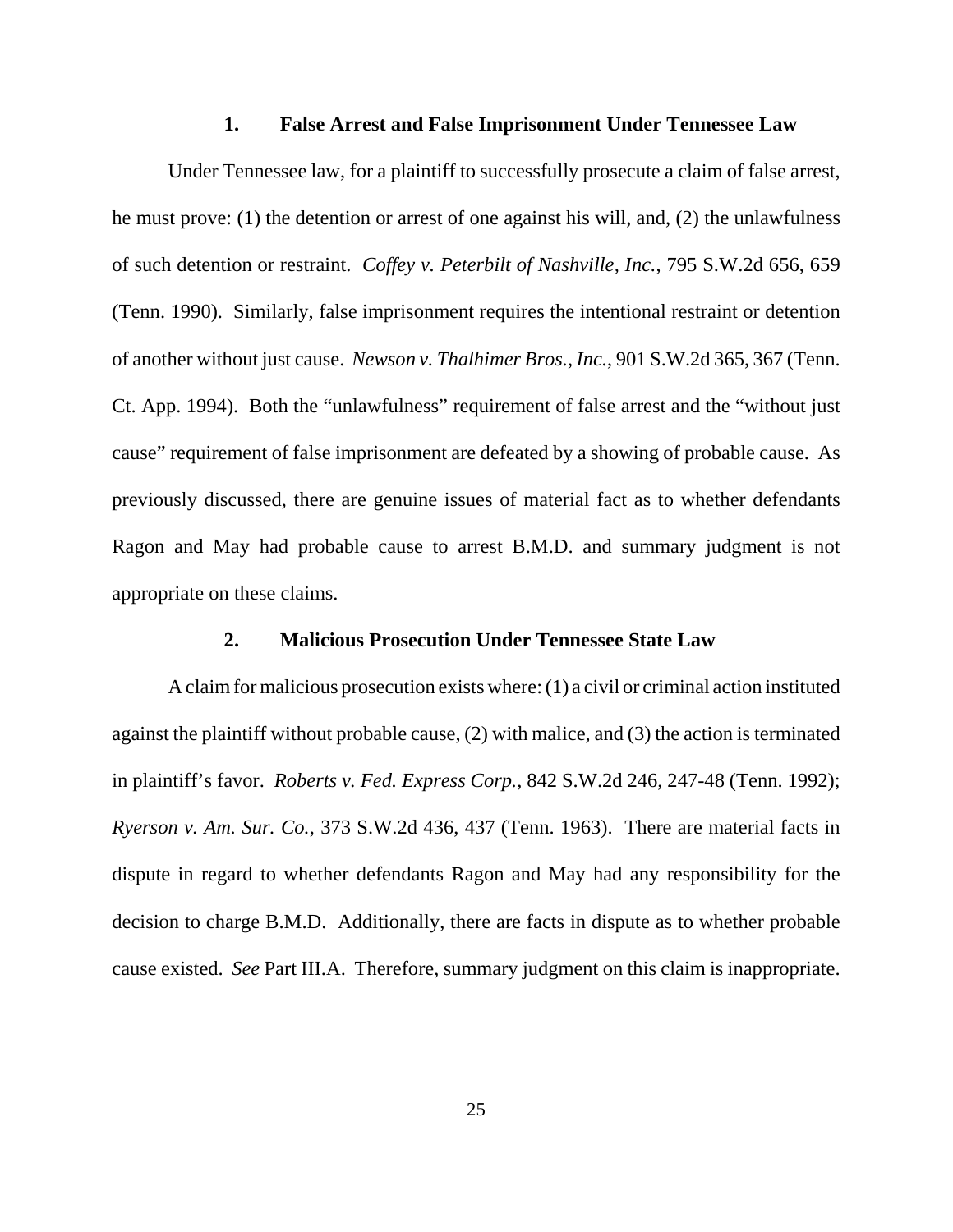#### **3. Violations of the Tennessee Constitution**

Plaintiffs cannot states a claim for violation of the Tennessee Constitution against defendants Ragon and May because Tennessee does not recognize a private right of action for violation of the Tennessee Constitution. *Bowden Bldg. Corp. v. Tenn. Real Estate Comm'n*, 15 S.W.3d 434, 446 (Tenn. Ct. App. 1999) (citing *Cline v. Rogers*, 87 F.3d 176, 180 (6th Cir. 1996); *Lee v. Ladd*, 834 S.W.2d 323, 325 (Tenn. Ct. App. 1992)). Therefore, the plaintiffs' claims brought under the Tennessee Constitution must be dismissed.

## **4. Violation of the Tennessee Human Rights Act**

Although plaintiffs do not claim that defendants violated a specific provision of the Tennessee Human Rights Act ("THRA"), Tenn. Code Ann. § 4-21-101 *et seq.*, in their response to defendants' motions to dismiss they argue that they have stated a claim based upon the differences between B.M.D.'s treatment regarding investigation and arrest and the treatment of white students. [*See* Doc. 133.] The THRA simply "provide[s] for execution within Tennessee of the policies embodied in the federal civil rights statutes." *Lynch v. City of Jellico*, 205 S.W.3d 384, 399 (Tenn. 2006). It seeks to protect individuals from discrimination because of race, creed, color, religion, sex, age, or national origin. Tenn. Code Ann. § 4-21-101. As stated above, there is no evidence that B.M.D. was treated differently from a similarly situated person on the basis of his race. *See* Part III.D. Accordingly, summary judgment will be granted in favor of defendant's Ragon and May on this claim.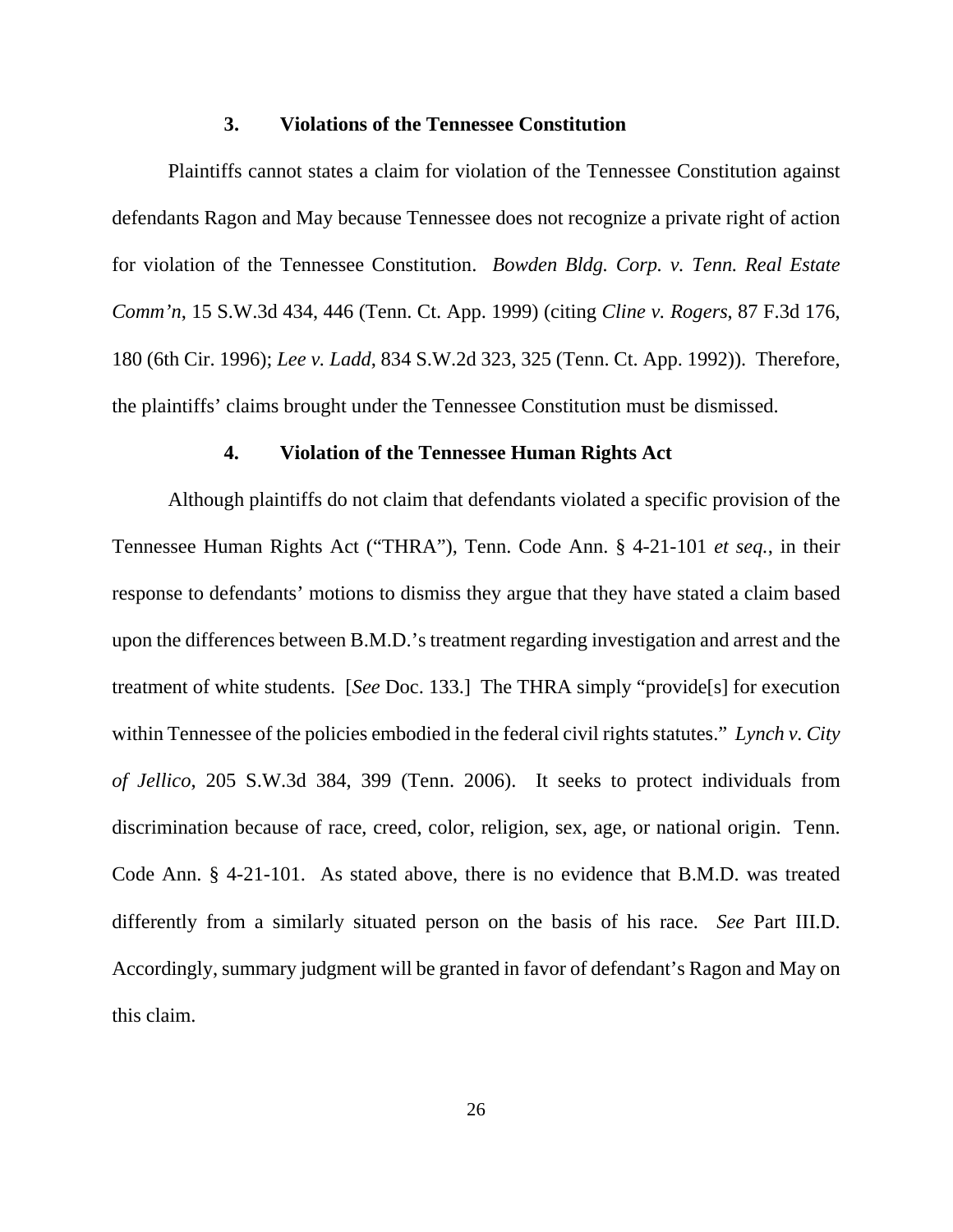## **IV. Conclusion**

For the reasons set forth herein, the Court finds that on the undisputed facts, all defendants are entitled to judgment as a matter of law on plaintiffs' claims for lack of due process due to an insufficient petition and a violation of B.M.D.'s equal protection rights. Defendants Ragon and May in their individual capacities are also entitled to judgment as a matter of law on plaintiffs' claim for failure to train. Additionally, all of plaintiffs' state law claims will be dismissed as to defendant Knox County as it is either immune or the Court declines to exercise supplemental jurisdiction over the claims governed by the GTLA. As to defendants Ragon and May in their individual capacities, plaintiffs' state law claims for reckless and/or negligent infliction of emotional distress and negligence are dismissed because defendants Ragon and May are immune, plaintiffs' claims for violations of the Tennessee Constitution are dismissed because there is no private right of action, and defendants Ragon and May are entitled to judgment as a matter of law as to plaintiffs' claims for violations of the THRA. Summary judgment is not appropriate as to all other claims.

Accordingly, Defendants Winston Ragon and Allen May's Motion for Summary Judgment [Doc. 92] and Defendant Knox County's Motion for Summary Judgment [Doc. 94] are hereby **GRANTED** in part and **DENIED** in part; and Plaintiffs' Motion for Partial Summary Judgment [Doc. 97] is hereby **DENIED**. Plaintiffs' claims for lack of due process due to an insufficient petition, a violation of B.M.D.'s equal protection rights, and all state law claims are hereby **DISMISSED** against Knox County, and plaintiffs' claims for lack of due process due to an insufficient petition, a violation of B.M.D.'s equal protection rights,